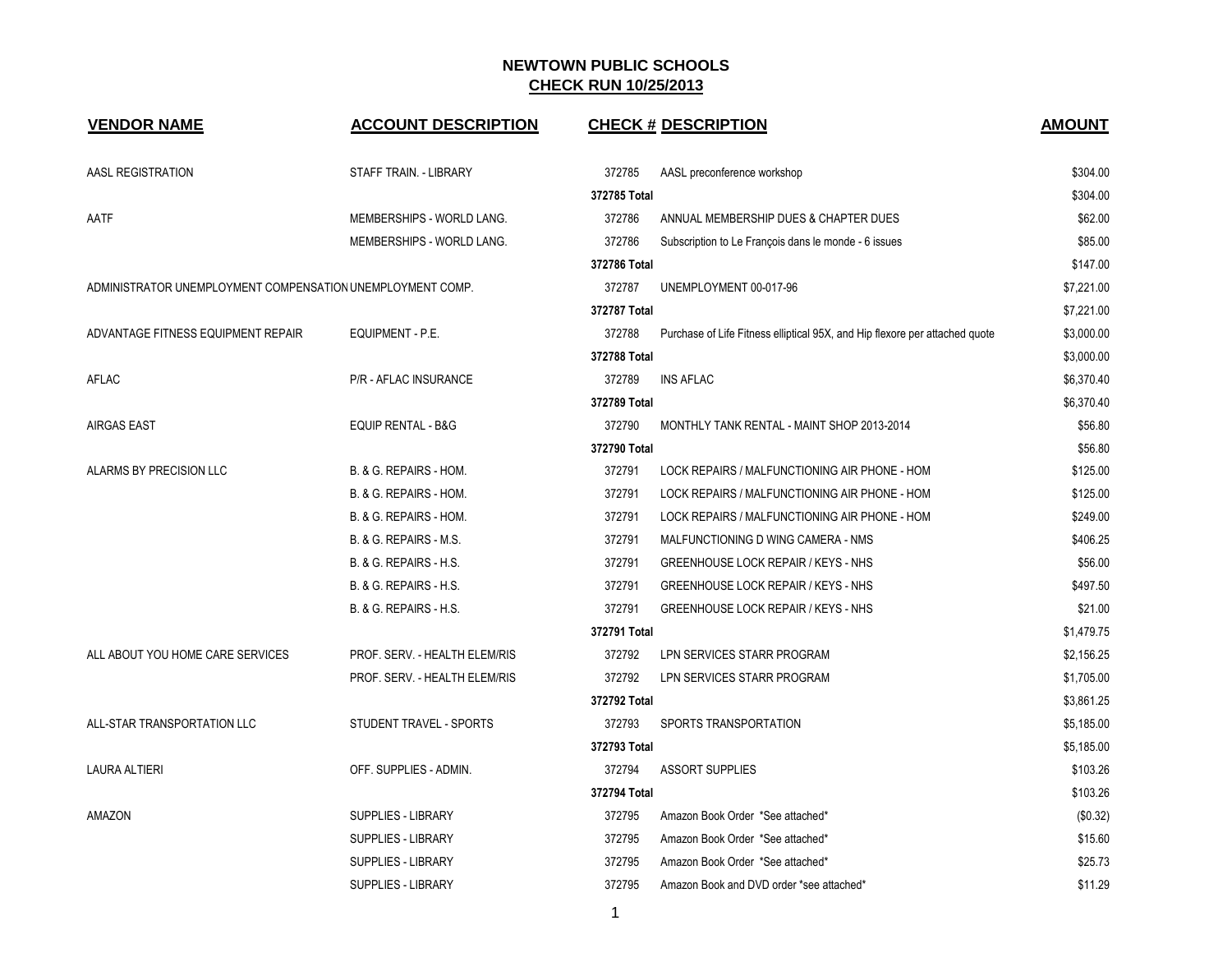| <b>VENDOR NAME</b> | <b>ACCOUNT DESCRIPTION</b>         |              | <b>CHECK # DESCRIPTION</b>                                     | <b>AMOUNT</b> |
|--------------------|------------------------------------|--------------|----------------------------------------------------------------|---------------|
| AMAZON             | SUPPLIES - LIBRARY                 | 372795       | Amazon Book Order *See attached*                               | \$9.24        |
|                    | <b>SUPPLIES - LIBRARY</b>          | 372795       | Amazon Book Order *See attached*                               | \$112.91      |
|                    | <b>SUPPLIES - LIBRARY</b>          | 372795       | Amazon Book Order *See attached                                | \$170.25      |
|                    | <b>SUPPLIES - LIBRARY</b>          | 372795       | Amazon Book Order *See attached*                               | \$33.32       |
|                    | SUPPLIES - LIBRARY                 | 372795       | Amazon Book Order *See attached*                               | \$39.35       |
|                    | SUPPLIES - LIBRARY                 | 372795       | Shipping                                                       | \$3.99        |
|                    | <b>SUPPLIES - LIBRARY</b>          | 372795       | Amazon Book Order *See attached*                               | \$50.34       |
|                    | <b>SUPPLIES - LIBRARY</b>          | 372795       | Amazon Book Order *See attached*                               | \$60.94       |
|                    | <b>SUPPLIES - LIBRARY</b>          | 372795       | Amazon Book Order *See attached*                               | \$230.43      |
|                    | SUPPLIES - LIBRARY                 | 372795       | Amazon Book Order *See attached*                               | \$122.47      |
|                    | <b>SUPPLIES - LIBRARY</b>          | 372795       | Amazon Book Order *See attached*                               | \$253.65      |
|                    |                                    | 372795 Total |                                                                | \$1,139.19    |
| <b>AMAZON</b>      | TEXTBOOKS - CLASSROOM              | 372796       | 10 Little Rubber Ducks Board Book                              | \$27.12       |
|                    | <b>TEXTBOOKS - CLASSROOM</b>       | 372796       | Shipping and Handling charges                                  | \$6.96        |
|                    | TEXTBOOKS - CLASSROOM              | 372796       | The Big Wide-Mouthed Frog Paperback                            | \$4.99        |
|                    | TEXTBOOKS - CLASSROOM              | 372796       | Shipping and Handling charges                                  | \$3.99        |
|                    | INSTR. SUPPLIES - CLASSROOM        | 372796       | 12 Pack Tetra Whisper Unassembled Bio-Bag Cartridges           | \$10.59       |
|                    | INSTR. SUPPLIES - CLASSROOM        | 372796       | 2.2 lb. Tetra Fin Goldfish Flakes, ASIN: B003E2NLCA,           | \$22.66       |
|                    | INSTR. SUPPLIES - CLASSROOM        | 372796       | Shipping and Handling charges                                  | \$7.14        |
|                    |                                    | 372796 Total |                                                                | \$83.45       |
| AMAZON             | INSTR. SUPPLIES - COMPUTER ED.     | 372797       | Lightning Digital AV Adapter                                   | \$49.00       |
|                    | INSTR. SUPPLIES - COMPUTER ED.     | 372797       | SanDisk 1 GB Secure Digital SD Card (SDSDB-1024, Bulk Package) | \$30.00       |
|                    | OFF. SUPPLIES - ADMIN.             | 372797       | KV Shelf Support Clip - Brass (bag of 20)                      | \$17.05       |
|                    | INSTR. SUPPLIES - COMPUTER ED.     | 372797       | HP LaserJet 15X Black print cartridge                          | \$707.94      |
|                    | INSTR. SUPPLIES - COMPUTER ED.     | 372797       | HP LaserJet 15X black print cartridge                          | \$701.91      |
|                    | INSTR. SUPPLIES - COMPUTER ED.     | 372797       | HP LaserJet 15X Black print cartridge                          | \$233.88      |
|                    |                                    | 372797 Total |                                                                | \$1,739.78    |
| AMAZON             | OTHER SUPPLIES - STAFF DEVELOP.    | 372798       | Book: Playbook for Prof. Learning by Hirsh and Hord            | \$48.99       |
|                    |                                    | 372798 Total |                                                                | \$48.99       |
| AMAZON             | INSTR. SUPPLIES - SOC. STUDIES     | 372799       | LOGITECH X-140 2.0 SPEAKERS                                    | \$31.94       |
|                    | <b>INSTR. SUPPLIES - CLASSROOM</b> | 372799       | <b>MAKING THINKING VISIBLE</b>                                 | \$199.60      |
|                    | <b>INSTR. SUPPLIES - P.E.</b>      | 372799       | FITNESS GRAM & ACTIVITY GRAM TEST ADM                          | \$35.15       |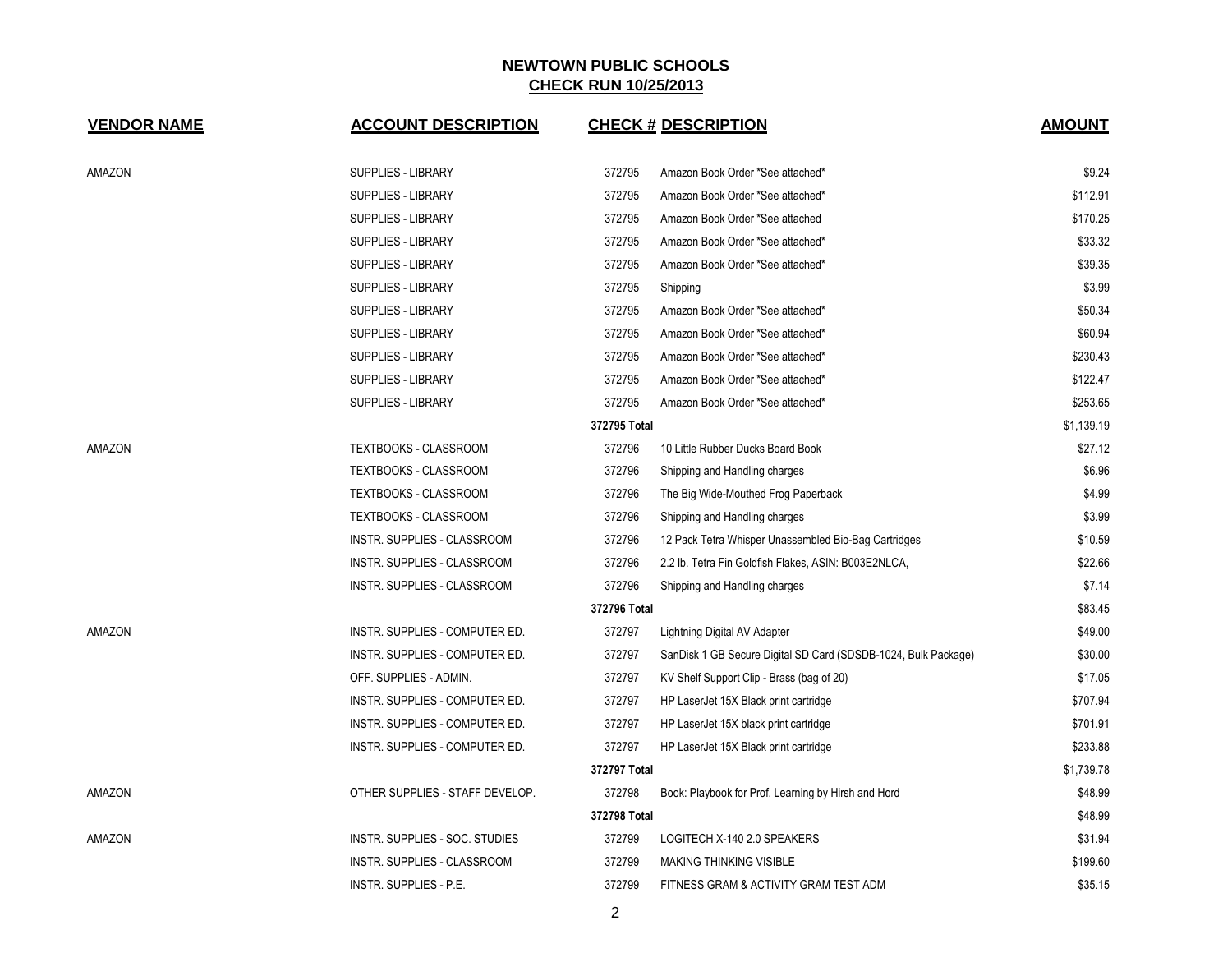| <b>VENDOR NAME</b>              | <b>ACCOUNT DESCRIPTION</b>       |              | <b>CHECK # DESCRIPTION</b>                                           | <b>AMOUNT</b> |
|---------------------------------|----------------------------------|--------------|----------------------------------------------------------------------|---------------|
| AMAZON                          | INSTR. SUPPLIES - SCIENCE        | 372799       | BARBERSHOP DVD (SPECIAL ED) 2002 ICE CUBE                            | \$8.00        |
|                                 | INSTR. SUPPLIES - TECH ED.       | 372799       | HTC Rezound Touch Screen Digitizer                                   | \$13.03       |
|                                 | INSTR. SUPPLIES - TECH ED.       | 372799       | Li-ION Battery for HP G50 G60 G60-120US G60-125NR G60-243CL          | \$14.97       |
|                                 | INSTR. SUPPLIES - TECH ED.       | 372799       | DT830B LCD Digital Voltmeter Ammeter Ohm Multimeter                  | \$71.04       |
|                                 | INSTR. SUPPLIES - ENGLISH        | 372799       | DVD THE CRUCIBLE (1996) WINONA RYDER                                 | \$6.49        |
|                                 | <b>INSTR. SUPPLIES - ENGLISH</b> | 372799       | DVD THE NATURAL 1984 DIRECTOR S CUT                                  | \$10.54       |
|                                 | INSTR. SUPPLIES - MUSIC          | 372799       | Monoprice 6ft Gold Plated 16AWG XLR Male to XLR Female Cable         | \$17.70       |
|                                 | <b>INSTR. SUPPLIES - MUSIC</b>   | 372799       | Monoprice 25ft Gold Plated 16AWG XLR Male to XLR Female Cable        | \$16.99       |
|                                 | INSTR. SUPPLIES - MUSIC          | 372799       | Monoprice 25ft Gold Plated 16AWG XLR Male to XLR Female Cable        | \$16.99       |
|                                 | INSTR. SUPPLIES - MUSIC          | 372799       | 15ft Premier Series XLR Male to XLR Female 16AWG Cable (Gold Plated) | \$46.42       |
|                                 | INSTR. SUPPLIES - MUSIC          | 372799       | Monoprice 25ft Gold Plated 16AWG XLR Male to XLR Female Cable        | \$16.99       |
|                                 | INSTR. SUPPLIES - BUSINESS ED    | 372799       | SOLIDWORKS 2013 TUTORIAL VIDEO                                       | \$50.82       |
|                                 | INSTR. SUPPLIES - P.E.           | 372799       | AUX AUDIO CABLE AND USB CABLE FOR APPLE IPHONE                       | \$18.36       |
|                                 | <b>INSTR. SUPPLIES - P.E.</b>    | 372799       | INCARCABLE- CABLE CAR AND HOME STEREO FOR IPODS                      | \$53.70       |
|                                 | OFF. SUPPLIES - ADMIN.           | 372799       | <b>LOGITECH WIRELESS MOUSE</b>                                       | \$33.64       |
|                                 |                                  | 372799 Total |                                                                      | \$662.37      |
| AMERICAN COUNSELING ASSOCIATION | MEMBERSHIPS - GUIDANCE           | 372800       | Membership renewal                                                   | \$165.00      |
|                                 |                                  | 372800 Total |                                                                      | \$165.00      |
| AMERICAN RED CROSS              | STAFF TRAIN. - HEALTH ADMIN.     | 372801       | CPR/FIRST AID & AED TRAINING 2013/14                                 | \$19.00       |
|                                 | STAFF TRAIN. - HEALTH ADMIN.     | 372801       | CPR/FIRST AID & AED TRAINING 2013/14                                 | \$27.00       |
|                                 |                                  | 372801 Total |                                                                      | \$46.00       |
| CARMELLA AMODEO                 | INSTR. SUPPLIES - INFO. TECH.    | 372802       | <b>HARD DRIVE</b>                                                    | \$127.61      |
|                                 |                                  | 372802 Total |                                                                      | \$127.61      |
| AQUARION WATER COMPANY OF CT    | WATER - H.                       | 372803       | WATER 200332183                                                      | \$491.64      |
|                                 | WATER - S.H.                     | 372803       | WATER 200326171                                                      | \$215.57      |
|                                 | WATER - M.G.                     | 372803       | WATER 200331002                                                      | \$497.39      |
|                                 | WATER - M.S.                     | 372803       | WATER 200330637                                                      | \$606.67      |
|                                 | WATER - H.S.                     | 372803       | WATER 200331205                                                      | \$35.92       |
|                                 | WATER - H.S.                     | 372803       | WATER 200328870                                                      | \$1,808.72    |
|                                 |                                  | 372803 Total |                                                                      | \$3,655.91    |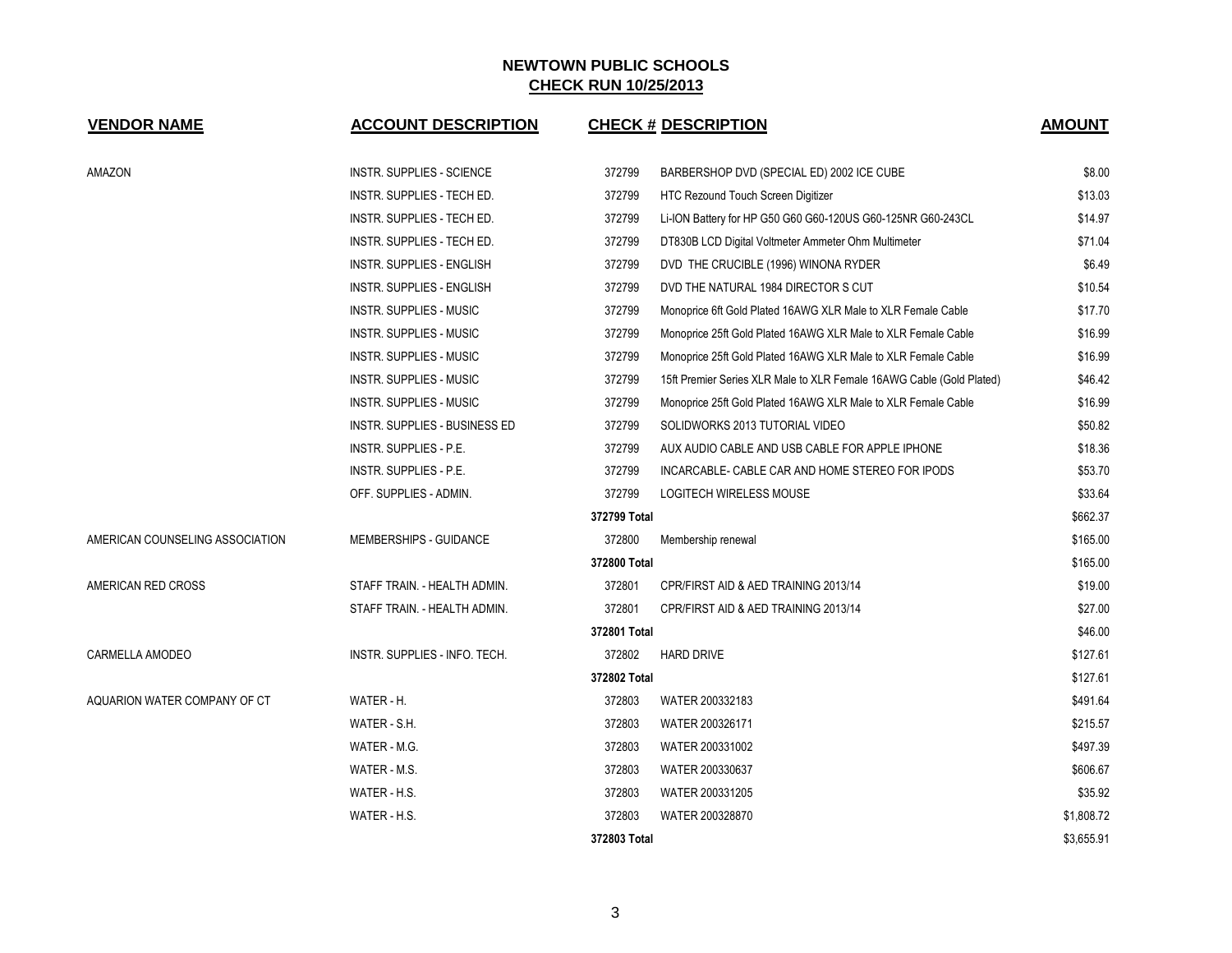| <b>VENDOR NAME</b>        | <b>ACCOUNT DESCRIPTION</b>      | <b>CHECK # DESCRIPTION</b>                                       | <b>AMOUNT</b> |
|---------------------------|---------------------------------|------------------------------------------------------------------|---------------|
|                           |                                 |                                                                  |               |
| ARROW LINE PAINTING LLC   | <b>B&amp;G CONTRACTED SERV.</b> | 372804<br>RESTRIPE PARKING LOT - HAWL / NMS                      | \$775.00      |
|                           | <b>B&amp;G CONTRACTED SERV.</b> | 372804<br>RESTRIPE PARKING LOT - HAWL / NMS                      | \$885.00      |
|                           | B. & G. REPAIRS - M.S.          | 372804<br><b>RESTRIPE PARKING AREA - NMS</b>                     | \$900.00      |
|                           |                                 | 372804 Total                                                     | \$2,560.00    |
| ART IN AMERICA            | <b>INSTR. SUPPLIES - ART</b>    | 372805<br>Subscription for Art in America                        | \$34.95       |
|                           | <b>INSTR. SUPPLIES - ART</b>    | 372805<br>Subscription for Art In America                        | \$29.95       |
|                           |                                 | 372805 Total                                                     | \$64.90       |
| ARTISTIC DESIGNS LLC      | B. & G. REPAIRS - RIS.          | 372806<br>BUILDING TRENCH TO MOVE WATER AWAY FROM BUILDING - RIS | \$5,250.00    |
|                           | <b>B&amp;G CONTRACTED SERV.</b> | 372806<br>SPREAD PLAYGROUND MULCH - HAWL / MG / HOM / RIS        | \$2,900.00    |
|                           | <b>B&amp;G CONTRACTED SERV.</b> | 372806<br>SPREAD PLAYGROUND MULCH - HAWL / MG / HOM / RIS        | \$3,250.00    |
|                           | <b>B&amp;G CONTRACTED SERV.</b> | 372806<br>SPREAD PLAYGROUND MULCH - HAWL / MG / HOM / RIS        | \$4,810.00    |
|                           | <b>B&amp;G CONTRACTED SERV.</b> | 372806<br>SPREAD PLAYGROUND MULCH - HAWL / MG / HOM / RIS        | \$4,850.00    |
|                           | B. & G. REPAIRS - M.S.          | 372806<br>DIRECT WATER AWAY FROM BUILDING - NMS                  | \$1,500.00    |
|                           | B. & G. REPAIRS - H.S.          | 372806<br><b>REMOVE VEGETATION - NHS</b>                         | \$4,750.00    |
|                           |                                 | 372806 Total                                                     | \$27,310.00   |
| ASSOCIATED REFUSE HAULERS | <b>REFUSE REMOVAL</b>           | 372807<br>REFUSE DISPOSAL - ALL SCHOOLS 2013-2014                | \$7,289.39    |
|                           | <b>REFUSE REMOVAL</b>           | 372807<br>CARDBOARD RECYCLING - ALL SCHOOLS 2013-2014            | \$60.00       |
|                           | <b>REFUSE REMOVAL</b>           | 372807<br>CARDBOARD RECYCLING - ALL SCHOOLS 2013-2014            | \$154.00      |
|                           | <b>REFUSE REMOVAL</b>           | 372807<br>CARDBOARD RECYCLING - ALL SCHOOLS 2013-2014            | \$80.00       |
|                           | <b>REFUSE REMOVAL</b>           | 372807<br>CARDBOARD RECYCLING - ALL SCHOOLS 2013-2014            | \$116.00      |
|                           | <b>REFUSE REMOVAL</b>           | 372807<br>CARDBOARD RECYCLING - ALL SCHOOLS 2013-2014            | \$244.00      |
|                           | <b>REFUSE REMOVAL</b>           | 372807<br>CARDBOARD RECYCLING - ALL SCHOOLS 2013-2014            | \$143.00      |
|                           | <b>REFUSE REMOVAL</b>           | 372807<br>CARDBOARD RECYCLING - ALL SCHOOLS 2013-2014            | \$280.00      |
|                           |                                 | 372807 Total                                                     | \$8,366.39    |
| AT&T                      | <b>TELEPHONE &amp; CABLE</b>    | 372808<br><b>SERVICES 2013/14</b>                                | \$752.07      |
|                           |                                 | 372808 Total                                                     | \$752.07      |
| AT&T                      | <b>TELEPHONE &amp; CABLE</b>    | 372809<br><b>SERVICES 2013/14</b>                                | \$791.30      |
|                           |                                 | 372809 Total                                                     | \$791.30      |
| AT&T                      | <b>TELEPHONE &amp; CABLE</b>    | 372810<br><b>SERVICES 2013/14</b>                                | \$3,968.65    |
|                           |                                 | 372810 Total                                                     | \$3,968.65    |
| AT&T                      | <b>TELEPHONE &amp; CABLE</b>    | 372811<br><b>SERVICES 2013/14</b>                                | \$232.66      |
|                           |                                 | 372811 Total                                                     | \$232.66      |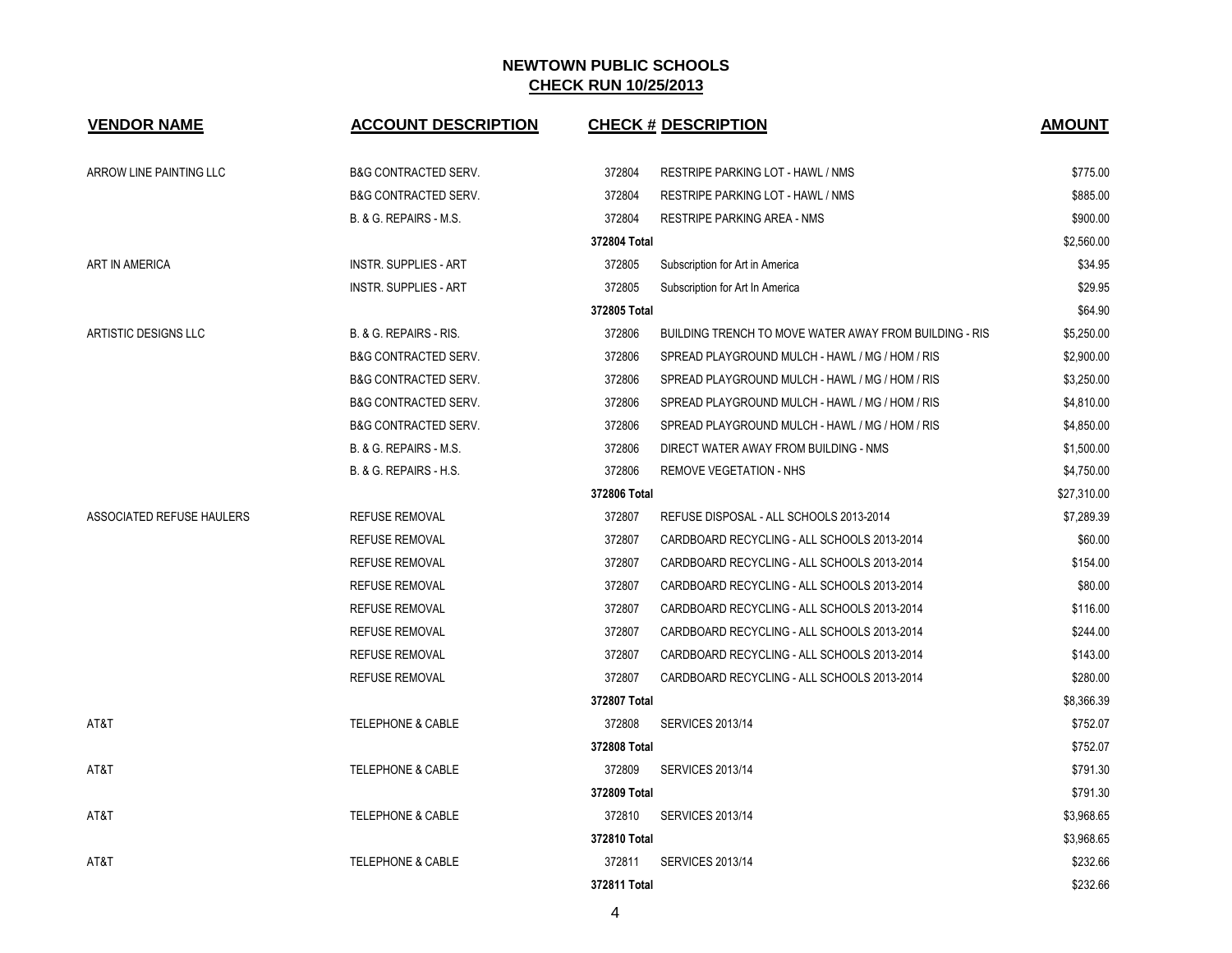| <b>VENDOR NAME</b>                   | <b>ACCOUNT DESCRIPTION</b>      |                        | <b>CHECK # DESCRIPTION</b>                                | <b>AMOUNT</b>        |
|--------------------------------------|---------------------------------|------------------------|-----------------------------------------------------------|----------------------|
|                                      |                                 |                        |                                                           |                      |
| AT&T                                 | <b>TELEPHONE &amp; CABLE</b>    | 372812                 | <b>SERVICES 2013/14</b>                                   | \$115.12             |
| AT&T                                 | <b>TELEPHONE &amp; CABLE</b>    | 372812 Total<br>372813 |                                                           | \$115.12<br>\$155.86 |
|                                      |                                 | 372813 Total           | <b>SERVICES 2013/14</b>                                   | \$155.86             |
| AT&T MOBILITY                        | <b>TELEPHONE &amp; CABLE</b>    | 372814                 | <b>SERVICES 2013/14</b>                                   | \$140.87             |
|                                      |                                 | 372814 Total           |                                                           | \$140.87             |
| AUDIO VIDEO TECHNOLOGIES INC.        | REPAIRS - INFO. TECH.           | 372815                 | Repairs for cables and projectors NHS                     | \$460.00             |
|                                      |                                 | 372815 Total           |                                                           | \$460.00             |
| AUTO HOME COMMERCIAL                 | <b>B. &amp; G. REPAIRS - H.</b> | 372816                 | REPLACE CLASSROOM CLOCKS - HAWL                           | \$580.12             |
|                                      | B. & G. REPAIRS - HOM.          | 372816                 | REPLACE INTERCOM CIRCUIT CARD - HOM                       | \$2,451.77           |
|                                      | B. & G. REPAIRS - RIS.          | 372816                 | REPLACE PAGING AMPLIFIER / ADD INTERCOM PHONES IN 6 ROOMS | \$3,857.63           |
|                                      | B. & G. REPAIRS - RIS.          | 372816                 | REPLACE PAGING AMPLIFIER / ADD INTERCOM PHONES IN 6 ROOMS | \$2,905.70           |
|                                      | B. & G. REPAIRS - H.S.          | 372816                 | REPLACE CLASSROOM CLOCK                                   | \$290.06             |
|                                      | B. & G. REPAIRS - H.S.          | 372816                 | REPAIR PHONE LINE / REPLACE CLOCK - NHS                   | \$869.31             |
|                                      |                                 | 372816 Total           |                                                           | \$10.954.59          |
| <b>B &amp; G PIPING COMPANY INC.</b> | B. & G. REPAIRS - H.S.          | 372817                 | PRE-K CLASSROOM SINK - NHS                                | \$3.330.50           |
|                                      |                                 | 372817 Total           |                                                           | \$3,330.50           |
| <b>BAGEL DELIGHT</b>                 | OFF. SUPPLIES - SUPER.          | 372818                 | <b>BOE MEETING</b>                                        | \$37.20              |
|                                      |                                 | 372818 Total           |                                                           | \$37.20              |
| ANNETTE BARBOUR                      | TRANS. - LOCAL SPECIAL ED       | 372819                 | SERV 1007/13 THRU 10/11/13                                | \$400.00             |
|                                      | TRANS. - LOCAL SPECIAL ED       | 372819                 | SERV 10/14/13 THRU 10/18/2013                             | \$400.00             |
|                                      |                                 | 372819 Total           |                                                           | \$800.00             |
| <b>BEACON GRAPHICS LLC</b>           | INSTR. SUPPLIES - TECH ED.      | 372820                 | PAPER- SEE SHOPPING CART                                  | \$31.47              |
|                                      |                                 | 372820 Total           |                                                           | \$31.47              |
| BEHAVIORAL CONSULTING ASSOC          | PROF. SERV. - PSYCH/MED. EVAL.  | 372821                 | BEHAVIORAL CONSULTATIONS DISTRICT SEPT 2013               | \$7,250.00           |
|                                      |                                 | 372821 Total           |                                                           | \$7,250.00           |
| BERCHEM, MOSES & DEVLIN, P.C.        | PROF. SERV. - SUPER.            | 372822                 | SERV                                                      | \$6,760.50           |
|                                      |                                 | 372822 Total           |                                                           | \$6,760.50           |
| <b>BERKSHIRE MOTORS</b>              | <b>REPAIRS - CAFETERIA</b>      | 372823                 | <b>MSTCRFT TOUR HSX</b>                                   | \$708.29             |
|                                      |                                 | 372823 Total           |                                                           | \$708.29             |
| BERKSHIRE SEPTIC & PORTABLE TOILET   | <b>EQUIP RENTAL - SPORTS</b>    | 372824                 | PORTABLE TOILET FOR SCHOOL YEAR                           | \$50.00              |
|                                      |                                 | 372824 Total           |                                                           | \$50.00              |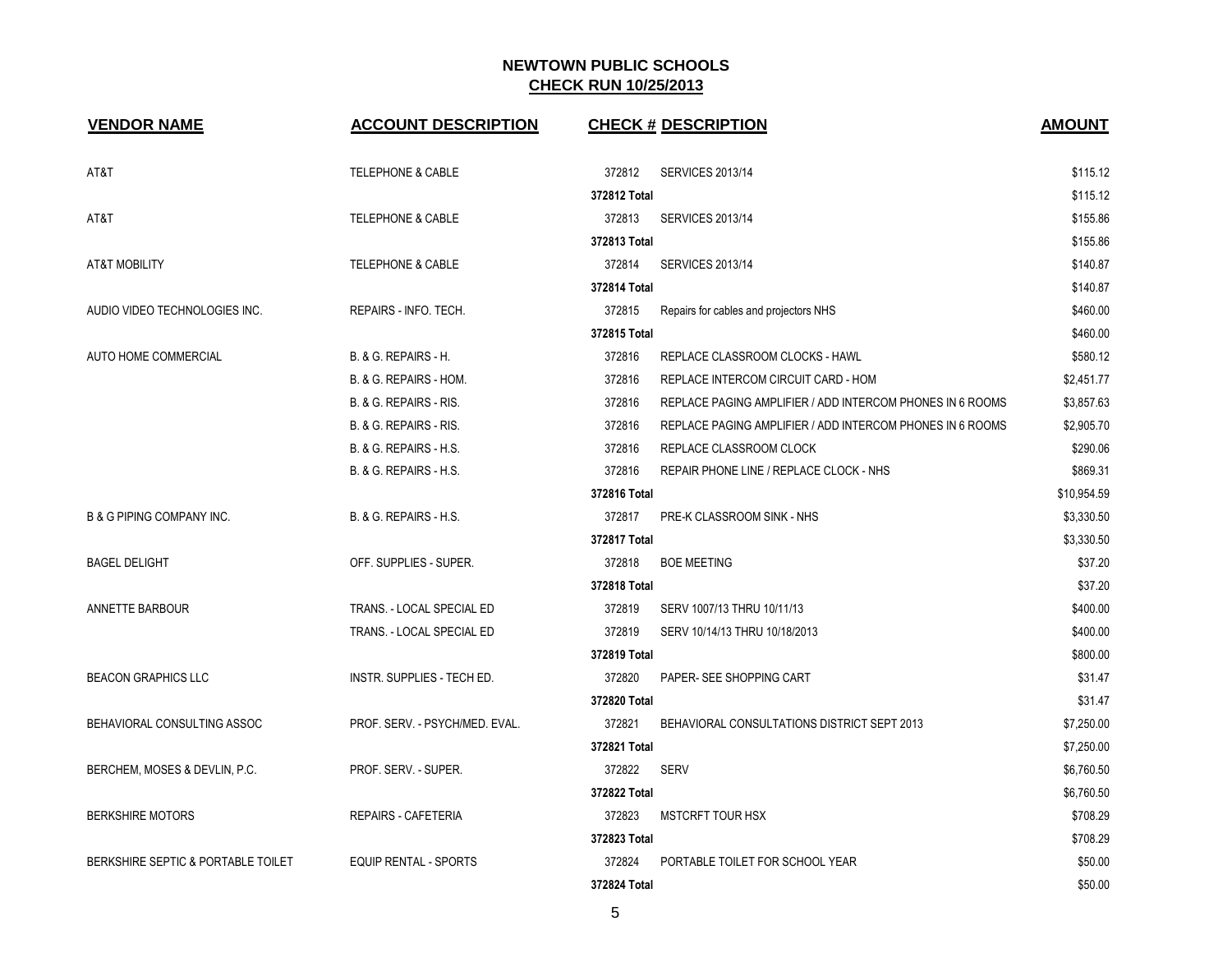| <b>VENDOR NAME</b>                  | <b>ACCOUNT DESCRIPTION</b>      |              | <b>CHECK # DESCRIPTION</b>                                                     | <b>AMOUNT</b> |
|-------------------------------------|---------------------------------|--------------|--------------------------------------------------------------------------------|---------------|
| <b>BLICK ART MATERIALS</b>          | <b>INSTR. SUPPLIES - ART</b>    | 372825       | ACRYLICS- STRECHER FRAMES- MARKERS- SANDPAPER- WIRES                           | \$86.64       |
|                                     | <b>INSTR. SUPPLIES - ART</b>    | 372825       | ACRYLICS- STRECHER FRAMES- MARKERS- SANDPAPER- WIRES                           | \$222.66      |
|                                     |                                 | 372825 Total |                                                                                | \$309.30      |
| BLUE FLOWER ARTS, LLC               | STAFF TRAIN. - CLASSROOM        | 372826       | SPEAKER FOR CONNECTIONS                                                        | \$310.00      |
|                                     |                                 | 372826 Total |                                                                                | \$310.00      |
| THE BOOKSOURCE                      | <b>TEXTBOOKS - CLASSROOM</b>    | 372827       | Level C Non-fiction, 10 titles, #10ACN 12-13                                   | \$166.52      |
|                                     | <b>TEXTBOOKS - CLASSROOM</b>    | 372827       | Level D Fiction, 10 titles, #10ADDD 12-13                                      | \$144.80      |
|                                     | TEXTBOOKS - CLASSROOM           | 372827       | Level D Non-fiction, 10 titles, #10ADN 12-13                                   | \$133.64      |
|                                     | <b>TEXTBOOKS - CLASSROOM</b>    | 372827       | Dear Dragon Series, Level E, 8 titles, #E-DEDR 12-13                           | \$190.72      |
|                                     | <b>TEXTBOOKS - CLASSROOM</b>    | 372827       | Family, Friends & Community, Level E, 20 titles, #E-FAM 12-13                  | \$242.44      |
|                                     | <b>TEXTBOOKS - CLASSROOM</b>    | 372827       | Level F Fiction, 10 titles, #10ADDF 12-13                                      | \$143.24      |
|                                     | <b>TEXTBOOKS - CLASSROOM</b>    | 372827       | Level F Non-fiction, 10 titles, #10AFN 12-13, No S/H                           | \$174.80      |
|                                     |                                 | 372827 Total |                                                                                | \$1,196.16    |
| <b>BRODART CO</b>                   | SUPPLIES - LIBRARY              | 372828       | 4-Mil Gloss vinyl Laminate. 400 in x 10 in. SKU#: 55017410.                    | \$111.68      |
|                                     | <b>SUPPLIES - LIBRARY</b>       | 372828       | 4-Mil Gloss vinyl Laminate. 400 in x 12 in. SKU#: 55017412. Price quote per GI | \$70.08       |
|                                     |                                 | 372828 Total |                                                                                | \$181.76      |
| <b>BROOK FARM METALWORKS INC.</b>   | <b>REPAIRS - CUSTODIAL</b>      | 372829       | REPAIR PLOW ON CUSTODIAL TRACTOR - MG                                          | \$871.00      |
|                                     |                                 | 372829 Total |                                                                                | \$871.00      |
| BROOKS ENVIRONMENTAL CONSULTING LLC | PROF. SERV. - B. & G.           | 372830       | ASBESTOS DESIGNATED PERSON 2013-2014                                           | \$850.00      |
|                                     |                                 | 372830 Total |                                                                                | \$850.00      |
| <b>BUG BUSTER INC.</b>              | <b>B&amp;G CONTRACTED SERV.</b> | 372831       | MONTHLY PEST CONTROL - ALL SCHOOLS 2013-2014                                   | \$200.00      |
|                                     | <b>B&amp;G CONTRACTED SERV.</b> | 372831       | MONTHLY PEST CONTROL - ALL SCHOOLS 2013-2014                                   | \$150.00      |
|                                     | <b>B&amp;G CONTRACTED SERV.</b> | 372831       | MONTHLY PEST CONTROL - ALL SCHOOLS 2013-2014                                   | \$76.36       |
|                                     | <b>B&amp;G CONTRACTED SERV.</b> | 372831       | MONTHLY PEST CONTROL - ALL SCHOOLS 2013-2014                                   | \$77.68       |
|                                     | <b>B&amp;G CONTRACTED SERV.</b> | 372831       | MONTHLY PEST CONTROL - ALL SCHOOLS 2013-2014                                   | \$77.68       |
|                                     | B&G CONTRACTED SERV.            | 372831       | MONTHLY PEST CONTROL - ALL SCHOOLS 2013-2014                                   | \$76.36       |
|                                     | <b>B&amp;G CONTRACTED SERV.</b> | 372831       | MONTHLY PEST CONTROL - ALL SCHOOLS 2013-2014                                   | \$78.54       |
|                                     | <b>B&amp;G CONTRACTED SERV.</b> | 372831       | MONTHLY PEST CONTROL - ALL SCHOOLS 2013-2014                                   | \$78.54       |
|                                     | B&G CONTRACTED SERV.            | 372831       | MONTHLY PEST CONTROL - ALL SCHOOLS 2013-2014                                   | \$84.58       |
|                                     |                                 | 372831 Total |                                                                                | \$899.74      |
| CABE                                | ADVERTISING - SUPER.            | 372832       | SUPERINTENDENT SEARCH ADVERTISING COST                                         | \$825.76      |
|                                     |                                 | 372832 Total |                                                                                | \$825.76      |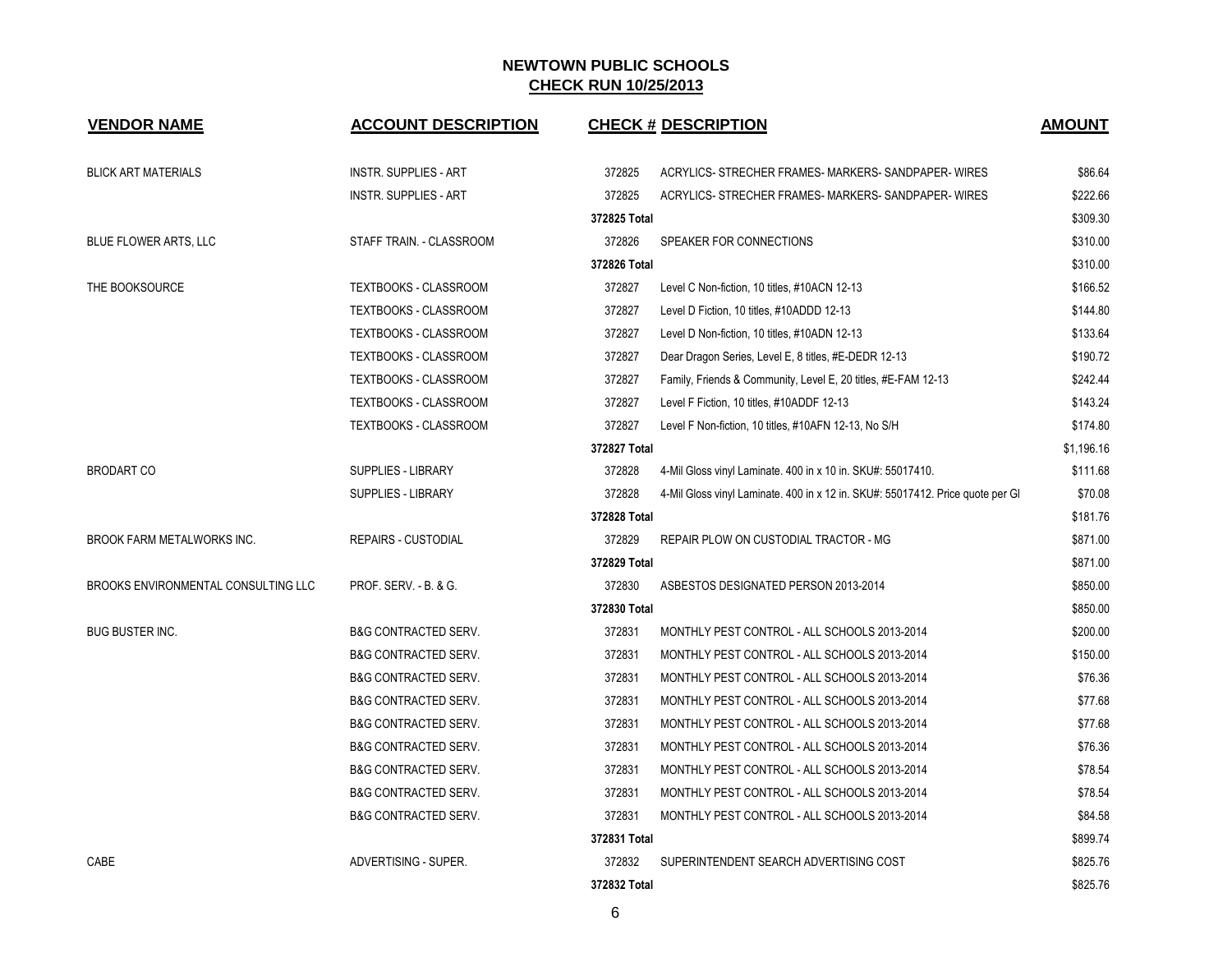| <b>VENDOR NAME</b>                | <b>ACCOUNT DESCRIPTION</b>         |              | <b>CHECK # DESCRIPTION</b>                          | <b>AMOUNT</b> |
|-----------------------------------|------------------------------------|--------------|-----------------------------------------------------|---------------|
| CABE                              | OFF./MEETING SUPPLIES - B.O.E.     | 372833       | CORE MANUAL ON CD                                   | \$350.00      |
|                                   |                                    | 372833 Total |                                                     | \$350.00      |
| CAEA                              | STAFF TRAIN. - CLASSROOM           | 372834       | REGISTRATION AND ENTRY FEE TO SCHOLASTIC ART AWARDS | \$100.00      |
|                                   |                                    | 372834 Total |                                                     | \$100.00      |
| <b>CONNIE CARUSO</b>              | OFF. SUPPLIES - H.S.               | 372835       | ASST'D ITEMS FOR OFFICE                             | \$21.47       |
|                                   |                                    | 372835 Total |                                                     | \$21.47       |
| CASCADE SCHOOL SUPPLIES INC.      | INSTR. SUPPLIES - CLASSROOM        | 372836       | 2 pocket portfolio - 028165 Lt. Blue                | \$15.00       |
|                                   |                                    | 372836 Total |                                                     | \$15.00       |
| <b>CENGAGE LEARNING</b>           | <b>SUPPLIES - LIBRARY</b>          | 372837       | <b>GALE CENGAGE BOOK ORDER</b>                      | \$466.01      |
|                                   |                                    | 372837 Total |                                                     | \$466.01      |
| <b>CES</b>                        | STAFF TRAIN. - CLASSROOM           | 372838       | Registration                                        | \$125.00      |
|                                   | STAFF TRAIN. - CLASSROOM           | 372838       | Registration                                        | \$125.00      |
|                                   |                                    | 372838 Total |                                                     | \$250.00      |
| <b>CES</b>                        | TUITION - OUT-OF-DISTRICT REG. ED. | 372839       | <b>TUITION REGIONAL CENTER</b>                      | \$21,150.00   |
|                                   |                                    | 372839 Total |                                                     | \$21,150.00   |
| CHAINSAWS UNLIMITED, INC.         | <b>REPAIRS - MAINT.</b>            | 372840       | <b>REPAIR PARTS - MAINT EQUIPMENT</b>               | \$32.24       |
|                                   | <b>REPAIRS - MAINT.</b>            | 372840       | <b>REPAIR PARTS - MAINT EQUIPMENT</b>               | \$29.76       |
|                                   | REPAIRS - MAINT.                   | 372840       | REPAIR PARTS - MAINT EQUIPMENT                      | \$37.70       |
|                                   |                                    | 372840 Total |                                                     | \$99.70       |
| <b>CIRMA</b>                      | PROPERTY INSURANCE                 | 372841       | LAP ENDORSEMENT JAN-JUN 2013                        | \$2,717.00    |
|                                   |                                    | 372841 Total |                                                     | \$2,717.00    |
| CLASSROOM DIRECT/SCHOOL SPECIALTY | INSTR. SUPPLIES - CLASSROOM        | 372842       | 2-pocket folders- 9-084900-222 Lea                  | \$77.64       |
|                                   | INSTR. SUPPLIES - CLASSROOM        | 372842       | 2-pocket folders -9-08-4893-222 Lea                 | \$64.70       |
|                                   | INSTR. SUPPLIES - CLASSROOM        | 372842       | 2-pocket folders - 9-084894-222 Lea                 | \$64.70       |
|                                   | INSTR. SUPPLIES - CLASSROOM        | 372842       | 2-pocket folders - 9084895-222 Leat                 | \$64.70       |
|                                   | INSTR. SUPPLIES - CLASSROOM        | 372842       | 2-pocket folders - 9-084897-222 -                   | \$64.70       |
|                                   |                                    | 372842 Total |                                                     | \$336.44      |
| <b>CMEA</b>                       | STAFF TRAIN. - CLASSROOM           | 372843       | Registration                                        | \$20.00       |
|                                   |                                    | 372843 Total |                                                     | \$20.00       |
| <b>CMEA</b>                       | STAFF TRAIN. - CLASSROOM           | 372844       | REGISTRATION FEE CMEA ELECTION DAY WORKSHOP         | \$20.00       |
|                                   |                                    | 372844 Total |                                                     | \$20.00       |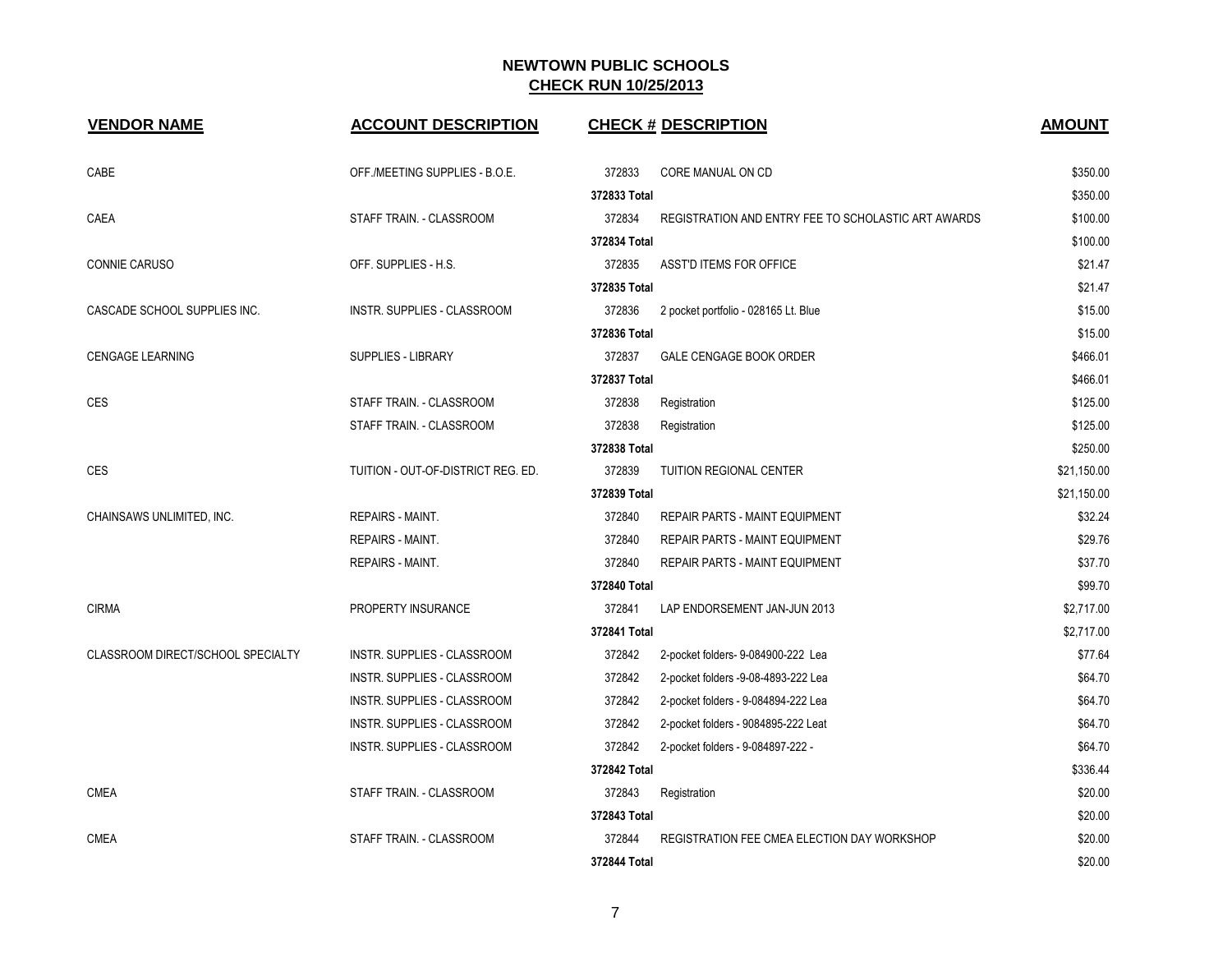| <b>VENDOR NAME</b>                       | <b>ACCOUNT DESCRIPTION</b>       | <b>CHECK # DESCRIPTION</b>                                      | <b>AMOUNT</b> |
|------------------------------------------|----------------------------------|-----------------------------------------------------------------|---------------|
| <b>CMEA</b>                              | STAFF TRAIN. - CLASSROOM         | 372845<br>CMEA Workshop, Nov 5th, 2013, Developing SLO s,       | \$20.00       |
|                                          |                                  | 372845 Total                                                    | \$20.00       |
| THE COLLEGE BOARD                        | STAFF TRAIN. - CLASSROOM         | 372846<br>AP PHYSICS WORKSHOP WINDSOR LOCKS CT                  | \$185.00      |
|                                          | STAFF TRAIN. - CLASSROOM         | 372846<br>AP PHYSICS WORKSHOP WINDSOR LOCKS CT                  | \$185.00      |
|                                          |                                  | 372846 Total                                                    | \$370.00      |
| COMMERCIAL HEATING SUPPLY CO.            | B. & G. REPAIRS - H.             | 372847<br><b>HAWLEY OIL PUMPS</b>                               | \$724.71      |
|                                          |                                  | 372847 Total                                                    | \$724.71      |
| CONN JUNIOR REPUBLIC INC.                | TUITION - OUT-OF-DISTRICT        | 372848<br>TUITION - OUT-OF-DISTRICT                             | \$26,205.18   |
|                                          |                                  | 372848 Total                                                    | \$26,205.18   |
| CONN PEDIATRIC NEUROPSYCHOLOGY ASSOC.    | <b>INSTR. SUPPLIES - PSYCH.</b>  | 372849<br>NEUROPSYCHOLOGICAL EVAL                               | \$2,150.00    |
|                                          |                                  | 372849 Total                                                    | \$2,150.00    |
| CONNCASE                                 | STAFF TRAIN. - PUPIL SERV.       | 372850<br><b>REGISTRATION</b>                                   | \$40.00       |
|                                          |                                  | 372850 Total                                                    | \$40.00       |
| <b>LAUREN CONNOR</b>                     | INSTR. SUPPLIES - SP. ED. PREK-8 | 372851<br><b>STUDENT REINFORCES</b>                             | \$49.60       |
|                                          |                                  | 372851 Total                                                    | \$49.60       |
| <b>LEANNE CONNORS</b>                    | <b>TEXTBOOKS - CLASSROOM</b>     | 372852<br><b>CLASSROOM BOOKS FOR LIBRARY</b>                    | \$261.65      |
|                                          |                                  | 372852 Total                                                    | \$261.65      |
| <b>CRA</b>                               | STAFF TRAIN. - CLASSROOM         | 372853<br>CRA Conference, 10/18/13, registration                | \$150.00      |
|                                          | STAFF TRAIN. - CLASSROOM         | 372853<br>CRA Membership Dues, 12 months,                       | \$25.00       |
|                                          |                                  | 372853 Total                                                    | \$175.00      |
| <b>CREC</b>                              | MEMBERSHIPS - SOC. STUDIES       | 372854<br>CREC-CONNECTICUT COUNCIL FOR THE SOCIAL STUDIES       | \$130.00      |
|                                          |                                  | 372854 Total                                                    | \$130.00      |
| <b>CREC</b>                              | MEMBERSHIPS - SOC. STUDIES       | 372855<br>CAPITOL REGION EDUCATION COUNCIL REGISTRATION INVOICE | \$65.00       |
|                                          |                                  | 372855 Total                                                    | \$65.00       |
| D&H DISTRIBUTING CO.                     | <b>INSTR. SUPPLIES - MATH</b>    | 372856<br>TI-84 PLUS C SILVER COLOR GRAPHING CALC CATALOG       | \$1,983.84    |
|                                          | <b>INSTR. SUPPLIES - MATH</b>    | 372856<br>TI CONNECTIVITY USB CATALOG# TIGLINKUSB               | \$319.84      |
|                                          |                                  | 372856 Total                                                    | \$2,303.68    |
| DANBURY PUBLIC SCHOOLS-STATE & FED. PROJ | CONTRACTED SERV. - CONT. ED.     | 372857<br>WERACE 2013-2014                                      | \$27,605.00   |
|                                          |                                  | 372857 Total                                                    | \$27,605.00   |
| <b>LYNETTE DARIA</b>                     | OFF. SUPPLIES - PUPIL SERV.      | 372858<br>TRAVEL WORKSHOP ON SOCIAL THINKING                    | \$67.23       |
|                                          |                                  | 372858 Total                                                    | \$67.23       |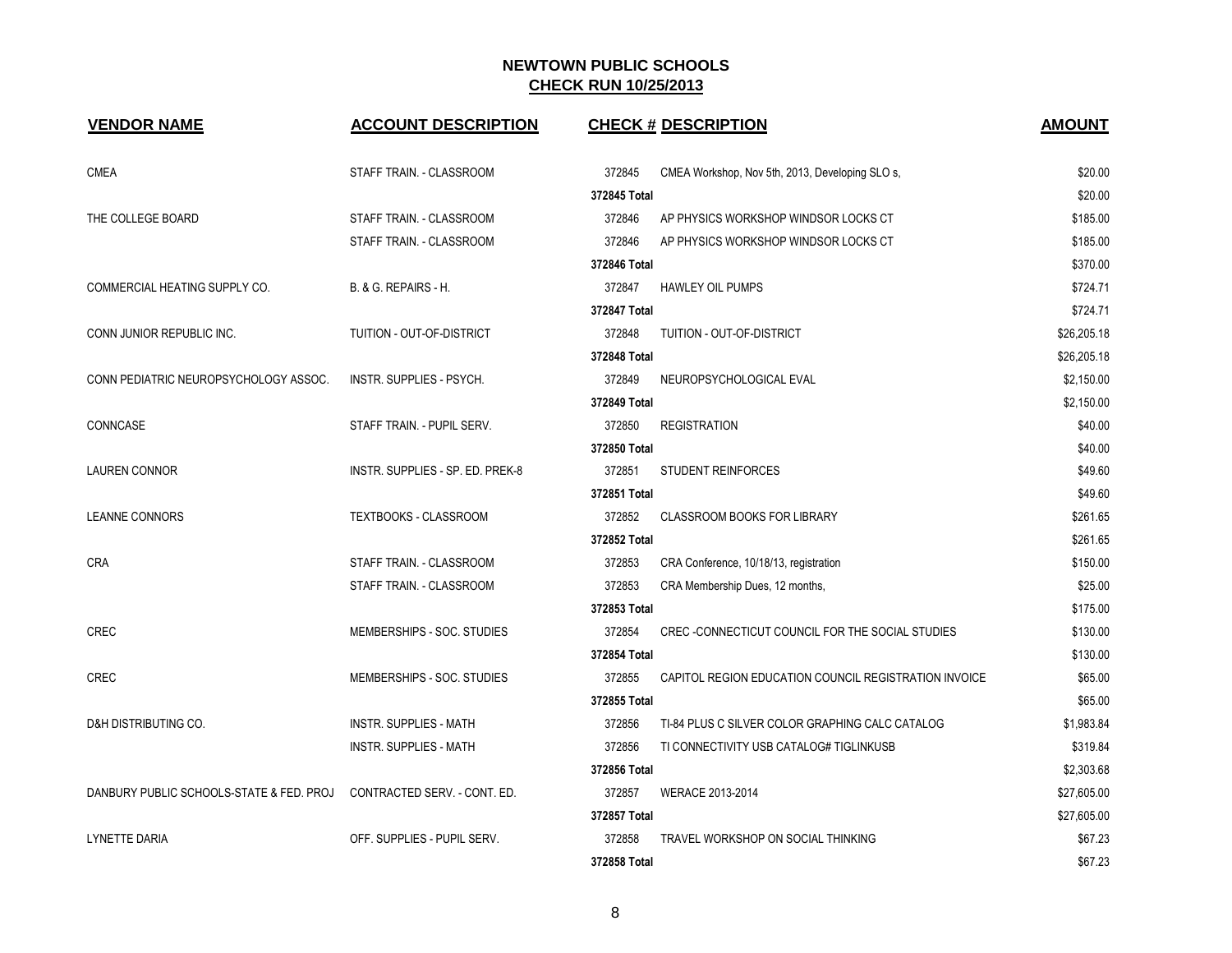| <b>VENDOR NAME</b>                | <b>ACCOUNT DESCRIPTION</b>          |              | <b>CHECK # DESCRIPTION</b>                            | <b>AMOUNT</b> |
|-----------------------------------|-------------------------------------|--------------|-------------------------------------------------------|---------------|
| DATA MANAGEMENT INC.              | OFF. SUPPLIES - ADMIN.              | 372859       | Visitor pass sign in books, Item 783GR.               | \$158.00      |
|                                   | OFF. SUPPLIES - ADMIN.              | 372859       | Shipping                                              | \$11.25       |
|                                   |                                     | 372859 Total |                                                       | \$169.25      |
| DELUXE SMALL BUSINESS SALES, INC. | OFF. SUPPLIES - ADMIN.              | 372860       | RECEIPT BOOKS FOR ACTIVITY ACCOUNTS                   | \$395.69      |
|                                   |                                     | 372860 Total |                                                       | \$395.69      |
| <b>DIRECT ENERGY BUSINESS</b>     | ELECTRICITY - RIS.                  | 372861       | ELEC 1130809                                          | \$13,086.96   |
|                                   | ELECTRICITY - M.S.                  | 372861       | ELEC 1130812                                          | \$15.15       |
|                                   | ELECTRICITY - M.S.                  | 372861       | ELEC 1130813                                          | \$55.99       |
|                                   | ELECTRICITY - M.S.                  | 372861       | ELEC 1130814                                          | \$8.65        |
|                                   | ELECTRICITY - M.S.                  | 372861       | ELEC 1130815                                          | \$12.12       |
|                                   |                                     | 372861 Total |                                                       | \$13,178.87   |
| <b>CHARLES DUMAIS</b>             | STAFF TRAVEL - ADMIN.               | 372862       | TRAVEL CAS PROF SERV                                  | \$63.73       |
|                                   |                                     | 372862 Total |                                                       | \$63.73       |
| DUMOUCHEL PAPER CO.               | <b>B&amp;G SUPPLIES - CUSTODIAL</b> | 372863       | LINERS, WRINGERS, VANISOL APPLICATORS - CUST SUPPLIES | \$1,260.00    |
|                                   | <b>B&amp;G SUPPLIES - CUSTODIAL</b> | 372863       | LINERS, WRINGERS, VANISOL APPLICATORS - CUST SUPPLIES | \$107.64      |
|                                   | <b>B&amp;G SUPPLIES - CUSTODIAL</b> | 372863       | LINERS, WRINGERS, VANISOL APPLICATORS - CUST SUPPLIES | \$449.75      |
|                                   |                                     | 372863 Total |                                                       | \$1,817.39    |
| <b>EBSCO</b>                      | CONTRACTED SERV. - LIBRARY          | 372864       | EBSCO Magazine Subscriptions per at                   | \$913.20      |
|                                   |                                     | 372864 Total |                                                       | \$913.20      |
| EDUCATION CONNECTION              | STAFF TRAIN. - STAFF DEVELOP.       | 372865       | Odyssey ware Licenses Renewal 5@\$700 each            | \$3,500.00    |
|                                   |                                     | 372865 Total |                                                       | \$3,500.00    |
| ENCHANTED LEARNING, LLC           | CONTRACTED SERV. - LIBRARY          | 372866       | 1 year renewal. Quote # E-20130928-032416D.           | \$125.00      |
|                                   |                                     | 372866 Total |                                                       | \$125.00      |
| EPSTEIN EDUCATIONAL ENTERPRISES   | <b>INSTR. SUPPLIES - SCIENCE</b>    | 372867       | IF-AT FORM SHORT                                      | \$85.00       |
|                                   | <b>INSTR. SUPPLIES - SCIENCE</b>    | 372867       | <b>IF-AT FORM MEDIUM</b>                              | \$110.00      |
|                                   | <b>INSTR. SUPPLIES - SCIENCE</b>    | 372867       | IF-AT FORM LONG SHORT-5 ANSWERS                       | \$110.00      |
|                                   | <b>INSTR. SUPPLIES - SCIENCE</b>    | 372867       | <b>SHIPPING</b>                                       | \$13.00       |
|                                   |                                     | 372867 Total |                                                       | \$318.00      |
| EQUIP CORPORATION                 | EQUIP RENTAL - B&G                  | 372868       | STORAGE CONTAINER RENTAL - E-726 (2013-2014)          | \$75.00       |
|                                   |                                     | 372868 Total |                                                       | \$75.00       |
| <b>EXCEL TUTORING LLC</b>         | TUTORS - HOMEBOUND                  | 372869       | HOMEBOUND TUTORING OF STUDENTS                        | \$530.00      |
|                                   | <b>TUTORS - HOMEBOUND</b>           | 372869       | HOMEBOUND TUTORING OF STUDENTS                        | \$765.00      |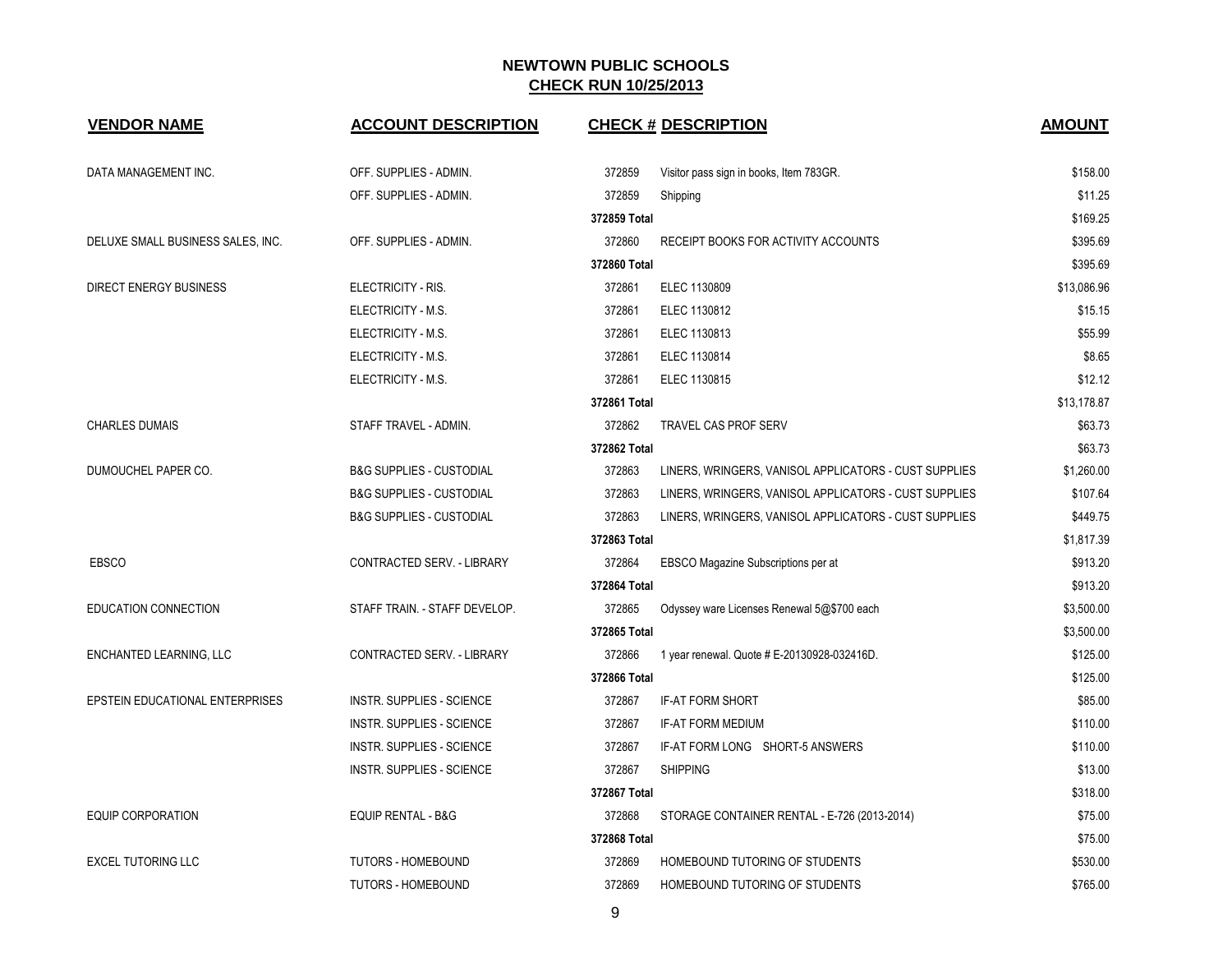| <b>VENDOR NAME</b>               | <b>ACCOUNT DESCRIPTION</b>       |              | <b>CHECK # DESCRIPTION</b>                                 | <b>AMOUNT</b> |
|----------------------------------|----------------------------------|--------------|------------------------------------------------------------|---------------|
| <b>EXCEL TUTORING LLC</b>        | <b>TUTORS - HOMEBOUND</b>        | 372869       | HOMEBOUND TUTORING OF STUDENTS                             | \$30.00       |
|                                  | <b>TUTORS - HOMEBOUND</b>        | 372869       | HOMEBOUND TUTORING OF STUDENTS                             | \$660.00      |
|                                  | <b>TUTORS - HOMEBOUND</b>        | 372869       | HOMEBOUND TUTORING OF STUDENTS                             | \$545.00      |
|                                  | <b>TUTORS - HOMEBOUND</b>        | 372869       | HOMEBOUND TUTORING OF STUDENTS                             | \$765.00      |
|                                  | <b>TUTORS - HOMEBOUND</b>        | 372869       | HOMEBOUND TUTORING OF STUDENTS                             | \$30.00       |
|                                  | <b>TUTORS - HOMEBOUND</b>        | 372869       | HOMEBOUND TUTORING OF STUDENTS                             | \$465.00      |
|                                  | <b>TUTORS - HOMEBOUND</b>        | 372869       | HOMEBOUND TUTORING OF STUDENTS                             | \$675.00      |
|                                  | <b>TUTORS - HOMEBOUND</b>        | 372869       | HOMEBOUND TUTORING OF STUDENTS                             | \$530.00      |
|                                  | <b>TUTORS - HOMEBOUND</b>        | 372869       | HOMEBOUND TUTORING OF STUDENTS                             | \$765.00      |
|                                  | <b>TUTORS - HOMEBOUND</b>        | 372869       | HOMEBOUND TUTORING OF STUDENTS                             | \$30.00       |
|                                  |                                  | 372869 Total |                                                            | \$5,790.00    |
| F & M ELECTRICAL SUPPLY CO. INC. | <b>B&amp;G SUPPLIES - MAINT.</b> | 372870       | SHOP TOOLS (PLIERS, CABLE CUTTERS, SCREWDRIVERS, STRIPPER) | \$102.30      |
|                                  | <b>B&amp;G SUPPLIES - MAINT.</b> | 372870       | SHOP TOOLS (PLIERS, CABLE CUTTERS, SCREWDRIVERS, STRIPPER) | \$210.57      |
|                                  | <b>B&amp;G SUPPLIES - MAINT.</b> | 372870       | SHOP TOOLS (PLIERS, CABLE CUTTERS, SCREWDRIVERS, STRIPPER) | \$39.00       |
|                                  |                                  | 372870 Total |                                                            | \$351.87      |
| <b>FAIR AUTO SUPPLY</b>          | <b>REPAIRS - MAINT.</b>          | 372871       | MAINT VEHICLE REPAIR PARTS                                 | \$31.48       |
|                                  | <b>REPAIRS - MAINT.</b>          | 372871       | <b>MAINT VEHICLE REPAIR PARTS</b>                          | \$88.59       |
|                                  |                                  | 372871 Total |                                                            | \$120.07      |
| <b>ALDINA FERREIRA</b>           | STAFF TRAVEL - BUS, SERV.        | 372872       | TRB TRAINING REIMBURSEMENT                                 | \$84.10       |
|                                  |                                  | 372872 Total |                                                            | \$84.10       |
| MICHELE FINKENSTADT              | STAFF TRAVEL - PUPIL SERV.       | 372873       | TRAVEL JOB COACHING SEPT/OCT 2013                          | \$34.58       |
|                                  | STAFF TRAVEL - PUPIL SERV.       | 372873       | TRAVEL 09/06/13 THRU 09/20/2013                            | \$63.56       |
|                                  |                                  | 372873 Total |                                                            | \$98.14       |
| <b>FISHER SCIENTIFIC</b>         | <b>INSTR. SUPPLIES - SCIENCE</b> | 372874       | See Attached List                                          | \$153.00      |
|                                  |                                  | 372874 Total |                                                            | \$153.00      |
| FLINN SCIENTIFIC INC.            | <b>INSTR. SUPPLIES - SCIENCE</b> | 372875       | <b>SEE ATTACHED LIST</b>                                   | \$1,615.06    |
|                                  |                                  | 372875 Total |                                                            | \$1,615.06    |
| <b>FREY SCIENTIFIC</b>           | <b>INSTR. SUPPLIES - SCIENCE</b> | 372876       | SEE ATTACHED LIST                                          | \$2,029.46    |
|                                  |                                  | 372876 Total |                                                            | \$2,029.46    |
| FULL COMPASS SYSTEMS LTD         | <b>INSTR. SUPPLIES - MUSIC</b>   | 372877       | Lav mic for wirless, Omni #WL93                            | \$68.54       |
|                                  | <b>INSTR. SUPPLIES - MUSIC</b>   | 372877       | Shipping                                                   | \$8.00        |
|                                  |                                  | 372877 Total |                                                            | \$76.54       |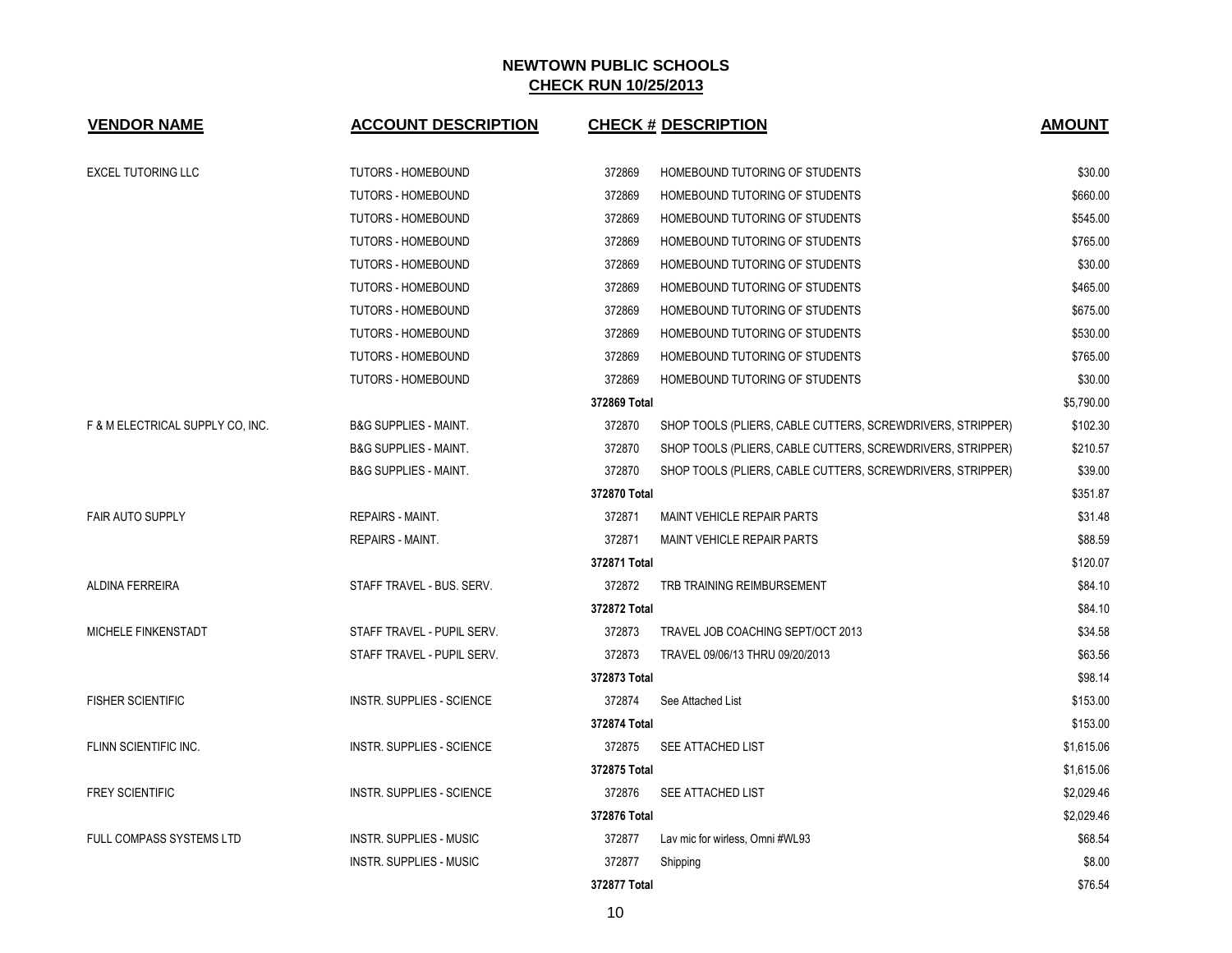| <b>VENDOR NAME</b>                          | <b>ACCOUNT DESCRIPTION</b>           |              | <b>CHECK # DESCRIPTION</b>                               | <b>AMOUNT</b> |
|---------------------------------------------|--------------------------------------|--------------|----------------------------------------------------------|---------------|
| <b>TARA FUTIE</b>                           | STAFF TRAVEL - PUPIL SERV.           | 372878       | <b>TRAVEL REIMBURSEMENT</b>                              | \$38.99       |
|                                             |                                      | 372878 Total |                                                          | \$38.99       |
| <b>GERONNURSING &amp; RESPITE CARE INC.</b> | PROF. SERV. - HEALTH ELEM/RIS        | 372879       | LPN SERVICES - STARR PROGRAM                             | \$1,585.32    |
|                                             |                                      | 372879 Total |                                                          | \$1,585.32    |
| <b>GLOBAL MECHANICAL LLC</b>                | <b>B&amp;G CONTRACTED SERV.</b>      | 372880       | HVAC PREVENT MAINT CONTRACT (YR. 2) - HOM                | \$6,875.00    |
|                                             |                                      | 372880 Total |                                                          | \$6,875.00    |
| <b>GLOBAL MED INDUSTRIES LLC</b>            | MEDICAL SUPPLIES - ELEM.             | 372881       | 1- Zoll Pedi-Padz 11 - product code-8900-0810-01         | \$95.00       |
|                                             |                                      | 372881 Total |                                                          | \$95.00       |
| GOLDIE AND LIBRO MUSIC CENTER LLC           | <b>REPAIRS - MUSIC</b>               | 372882       | <b>MUSIC INSTRUMENTS REPAIRS</b>                         | \$150.00      |
|                                             | <b>REPAIRS - MUSIC</b>               | 372882       | <b>MUSIC INSTRUMENTS REPAIRS</b>                         | \$245.00      |
|                                             | <b>REPAIRS - MUSIC</b>               | 372882       | <b>MUSIC INSTRUMENTS REPAIRS</b>                         | \$265.00      |
|                                             | <b>REPAIRS - MUSIC</b>               | 372882       | MUSIC INSTRUMENTS REPAIRS                                | \$175.00      |
|                                             | <b>REPAIRS - MUSIC</b>               | 372882       | <b>MUSIC INSTRUMENTS REPAIRS</b>                         | \$175.00      |
|                                             |                                      | 372882 Total |                                                          | \$1,010.00    |
| GOVCONNECTION, INC.                         | REPAIRS - INFO. TECH.                | 372883       | WD Sentinel 16TB SmallOffice Server Western Digital      | \$1,634.00    |
|                                             | INSTR. SUPPLIES - TECH ED.           | 372883       | 650A COLOR TONER VALUE PACK                              | \$2,970.00    |
|                                             | INSTR. SUPPLIES - TECH ED.           | 372883       | <b>650A BLACK TONER CARTRIDGE</b>                        | \$812.00      |
|                                             | <b>INSTR. SUPPLIES - TECH ED.</b>    | 372883       | <b>16A BLACK TONER CARTRIDGE</b>                         | \$660.00      |
|                                             | INSTR. SUPPLIES - LIFE MAN./CULINARY | 372883       | 126A TONER CARTRIDGE                                     | \$149.97      |
|                                             | INSTR. SUPPLIES - T.A.P./FLEX        | 372883       | TONER CARTRIDGE FOR FLEX ROOM                            | \$432.00      |
|                                             |                                      | 372883 Total |                                                          | \$6,657.97    |
| <b>GRAINGER</b>                             | <b>B&amp;G SUPPLIES - MAINT.</b>     | 372884       | EXTENSION LADDER, TRAFFIC CONES, BARRICADES, DOOR CLOSER | \$444.81      |
|                                             | <b>B&amp;G SUPPLIES - MAINT.</b>     | 372884       | EXTENSION LADDER, TRAFFIC CONES, BA                      | \$390.79      |
|                                             | <b>B&amp;G SUPPLIES - MAINT.</b>     | 372884       | EXTENSION LADDER, TRAFFIC CONES, BARRICADES, DOOR CLOSER | \$1,780.10    |
|                                             | B. & G. REPAIRS - HOM.               | 372884       | LIFT PUMP REPAIR - HOM                                   | \$22.18       |
|                                             | B. & G. REPAIRS - H.S.               | 372884       | URINAL / DOOR REPAIRS - NHS                              | \$78.24       |
|                                             | B. & G. REPAIRS - H.S.               | 372884       | URINAL / DOOR REPAIRS - NHS                              | \$461.44      |
|                                             |                                      | 372884 Total |                                                          | \$3,177.56    |
| TERESA L. GREENFIELD                        | STAFF TRAVEL - SOC. STUDIES          | 372885       | <b>ITUNES CARDS</b>                                      | \$60.00       |
|                                             | INSTR. SUPPLIES - CLASSROOM          | 372885       | <b>ITUNES CARDS</b>                                      | \$30.00       |
|                                             |                                      | 372885 Total |                                                          | \$90.00       |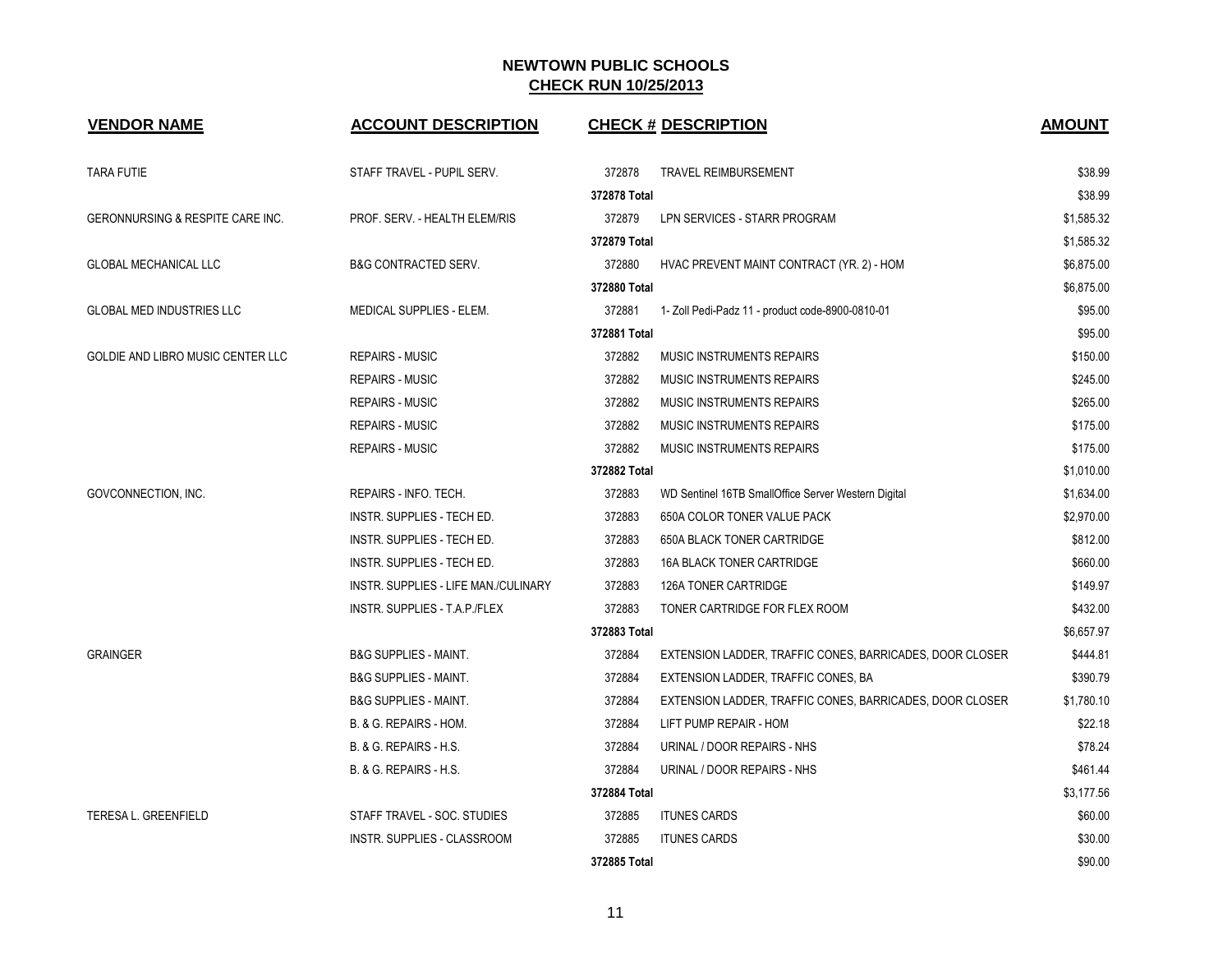| <b>VENDOR NAME</b>              | <b>ACCOUNT DESCRIPTION</b>          |              | <b>CHECK # DESCRIPTION</b>                                       | <b>AMOUNT</b> |
|---------------------------------|-------------------------------------|--------------|------------------------------------------------------------------|---------------|
| <b>TRENT HARRISON</b>           | <b>INSTR. SUPPLIES - SCIENCE</b>    | 372886       | <b>CLAMS FOR DISSECTION SNACKS</b>                               | \$77.28       |
|                                 |                                     | 372886 Total |                                                                  | \$77.28       |
| THE HARTFORD COURANT            | STAFF TRAIN. - CLASSROOM            | 372887       | Accredited Journalism Workshop, Part 1: Multimedia               | \$20.00       |
|                                 | STAFF TRAIN. - CLASSROOM            | 372887       | Registration                                                     | \$20.00       |
|                                 | STAFF TRAIN. - CLASSROOM            | 372887       | Registration                                                     | \$20.00       |
|                                 |                                     | 372887 Total |                                                                  | \$60.00       |
| HB COMMUNICATIONS INC.          | REPAIRS - INFO. TECH.               | 372888       | Replace two defective projectors at NHS - F225 and F221          | \$330.00      |
|                                 |                                     | 372888 Total |                                                                  | \$330.00      |
| THE HEADMASTERS ASSOCIATION     | STAFF TRAIN. - CLASSROOM            | 372889       | <b>REGISTRATION FEES</b>                                         | \$1,225.00    |
|                                 |                                     | \$1,225.00   |                                                                  |               |
| <b>HEINEMANN</b>                | INSTR. SUPPLIES - CLASSROOM         | 372890       | sets Reading Trade Books #978-0--3225-03080-7                    | \$680.00      |
|                                 | INSTR. SUPPLIES - CLASSROOM         | 372890       | Comprehension Toolkit # 978-0-325-01286-5                        | \$332.00      |
|                                 | INSTR. SUPPLIES - CLASSROOM         | 372890       | Smarter Charts # 978-0-325-04342-5                               | \$30.00       |
|                                 | INSTR. SUPPLIES - CLASSROOM         | 372890       | Mentor Author, Mentor Texts #978-0-325-04089-9                   | \$68.00       |
|                                 | INSTR. SUPPLIES - CLASSROOM         | 372890       | Units of Study Writing, gr K w/trade books # 978-0-325-04753-9   | \$358.00      |
|                                 | INSTR. SUPPLIES - CLASSROOM         | 372890       | Units of Study Writing, gr 1 w/trade books # 978-0-325-04754-6   | \$716.00      |
|                                 | INSTR. SUPPLIES - CLASSROOM         | 372890       | Units of study writing gr 2 w/trade books # 978-0-325-04755-3    | \$716.00      |
|                                 | INSTR. SUPPLIES - CLASSROOM         | 372890       | Units of study for teaching reading w/bundles #978-0-325-03084-5 | \$544.00      |
|                                 | INSTR. SUPPLIES - CLASSROOM         | 372890       | shipping                                                         | \$275.52      |
|                                 | OTHER SUPPLIES - STAFF DEVELOP.     | 372890       | Reading Supplies: GRADES 2-3-4                                   | \$2,044.90    |
|                                 |                                     | 372890 Total |                                                                  | \$5,764.42    |
| <b>AMY HIRUO</b>                | STAFF TRAIN. - CLASSROOM            | 372891       | NORTHWEST COUNCIL & SMARTER CHARTS                               | \$80.00       |
|                                 |                                     | 372891 Total |                                                                  | \$80.00       |
| <b>HOMETOWN TOOL LLC</b>        | <b>B&amp;G SUPPLIES - CUSTODIAL</b> | 372892       | CUSTODIAN UNIFORM (2013-2014)                                    | \$39.99       |
|                                 | <b>B&amp;G SUPPLIES - CUSTODIAL</b> | 372892       | CUSTODIAN UNIFORM (2013-2014)                                    | \$2,168.00    |
|                                 |                                     | 372892 Total |                                                                  | \$2,207.99    |
| <b>HOTROD MAGAZINE</b>          | <b>INSTR. SUPPLIES - READING</b>    | 372893       | <b>SUBSCRIPTION</b>                                              | \$20.00       |
|                                 |                                     | 372893 Total |                                                                  | \$20.00       |
| <b>HOUGHTON MIFFLIN COMPANY</b> | <b>INSTR. SUPPLIES - MATH</b>       | 372894       | Student resources for gr. 7, Mathematics common core 2012,       | \$86.50       |
|                                 | <b>INSTR. SUPPLIES - MATH</b>       | 372894       | Student resources for grade 8, Mathematics common core 2012      | \$86.50       |
|                                 |                                     | 372894 Total |                                                                  | \$173.00      |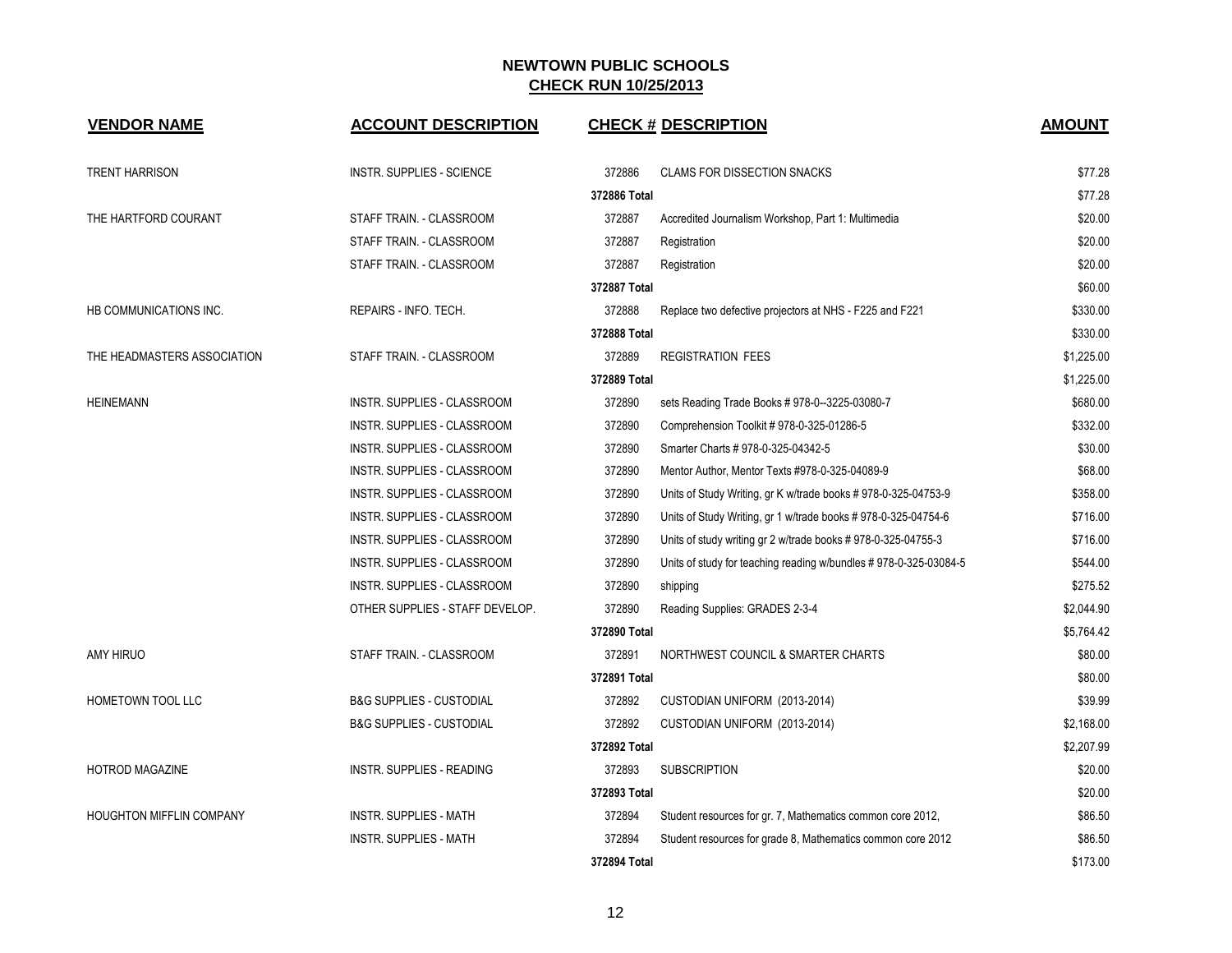| <b>VENDOR NAME</b>                     | <b>ACCOUNT DESCRIPTION</b>         | <b>CHECK # DESCRIPTION</b>                                                     | <b>AMOUNT</b> |
|----------------------------------------|------------------------------------|--------------------------------------------------------------------------------|---------------|
| HYDRO TECHNOLOGIES, INC.               | <b>PROF. SERV. - B. &amp; G.</b>   | 372895<br>BACTERIAL WATER TESTING - HOM                                        | \$399.00      |
|                                        |                                    | 372895 Total                                                                   | \$399.00      |
| <b>INSECT LORE</b>                     | <b>INSTR. SUPPLIES - CLASSROOM</b> | 372896<br>#2385 Ladybug Larve hold for shipping instructions                   | \$79.96       |
|                                        |                                    | 372896 Total                                                                   | \$79.96       |
| THE INSTITUTE OF PROFESSIONAL PRACTICE | PROF. SERV. - PSYCH/MED. EVAL.     | 372897<br>SERV SEPT 2013                                                       | \$8,950.00    |
|                                        |                                    | 372897 Total                                                                   | \$8,950.00    |
| <b>KRISTEN JACKSON</b>                 | STAFF TRAVEL - PUPIL SERV.         | 372898<br>TRAVEL SEPT 2013                                                     | \$102.15      |
|                                        |                                    | 372898 Total                                                                   | \$102.15      |
| RACHEL KALISH                          | CONTRACTED SERV. - SP/HEAR.        | 372899<br>SPEECH SERVICES STARR PROGRAM                                        | \$1,200.00    |
|                                        |                                    | 372899 Total                                                                   | \$1,200.00    |
| KAMCO SUPPLY CORP OF NEW ENGLAND       | <b>B&amp;G SUPPLIES - MAINT.</b>   | 372900<br><b>MAINT SUPPLIES</b>                                                | \$198.00      |
|                                        |                                    | 372900 Total                                                                   | \$198.00      |
| KLINGBERG FAMILY CENTERS INC.          | TUITION - OUT-OF-DISTRICT          | 372901<br>TUITION - OUT-OF-DISTRICT                                            | \$1,441.60    |
|                                        | TUITION - OUT-OF-DISTRICT          | 372901<br>TUITION - OUT-OF-DISTRICT                                            | \$14,416.00   |
|                                        |                                    | 372901 Total                                                                   | \$15,857.60   |
| PAM KOHN                               | STAFF TRAIN. - SCIENCE             | 372902<br><b>SUPPLIES</b>                                                      | \$71.93       |
|                                        |                                    | 372902 Total                                                                   | \$71.93       |
| LAKESHORE LEARNING MATERIALS           | INSTR. SUPPLIES - CLASSROOM        | 372903<br>Alphabet Activity Carpet, TT669, 9 x 12                              | \$469.00      |
|                                        | INSTR. SUPPLIES - CLASSROOM        | 372903<br>Shipping/handling                                                    | \$70.35       |
|                                        |                                    | 372903 Total                                                                   | \$539.35      |
| <b>LEARNING A-Z</b>                    | CONTRACTED SERV. - LIBRARY         | 372904<br>Renewal for Reading A-Z, one year, one classroom,                    | \$99.95       |
|                                        | CONTRACTED SERV. - LIBRARY         | 372904<br>Renewal for Reading A-Z, one year, one classroom,                    | \$99.95       |
|                                        | INSTR. SUPPLIES - CLASSROOM        | 372904<br>Renewal for Reading A-Z, one year, one classroom,                    | \$99.95       |
|                                        |                                    | 372904 Total                                                                   | \$299.85      |
| <b>LEARNING A-Z</b>                    | <b>TEXTBOOKS - CLASSROOM</b>       | 372905<br>Raz-Kids.com 1 classroom 1 year                                      | \$84.95       |
|                                        | TEXTBOOKS - CLASSROOM              | 372905<br>Reading A-Z.com 1 Classroom 1 Year                                   | \$84.95       |
|                                        |                                    | 372905 Total                                                                   | \$169.90      |
| LIFETIME MEMORY PRODUCTS INC.          | INSTR. SUPPLIES - INFO. TECH.      | 372906<br>2GB DDR2 5300 (667) Lifetime Part # 10300-2. Memory for Optiplex 755 | \$258.70      |
|                                        |                                    | 372906 Total                                                                   | \$258.70      |
| LINDQUIST SECURITY TECHNOLOGIES        | EMERGENCY REPAIRS - GEN.           | INSTALL NEW LOCKSET ON MEETING ROOM DOOR - CENTRAL OFFICE<br>372907            | \$439.00      |
|                                        |                                    | 372907 Total                                                                   | \$439.00      |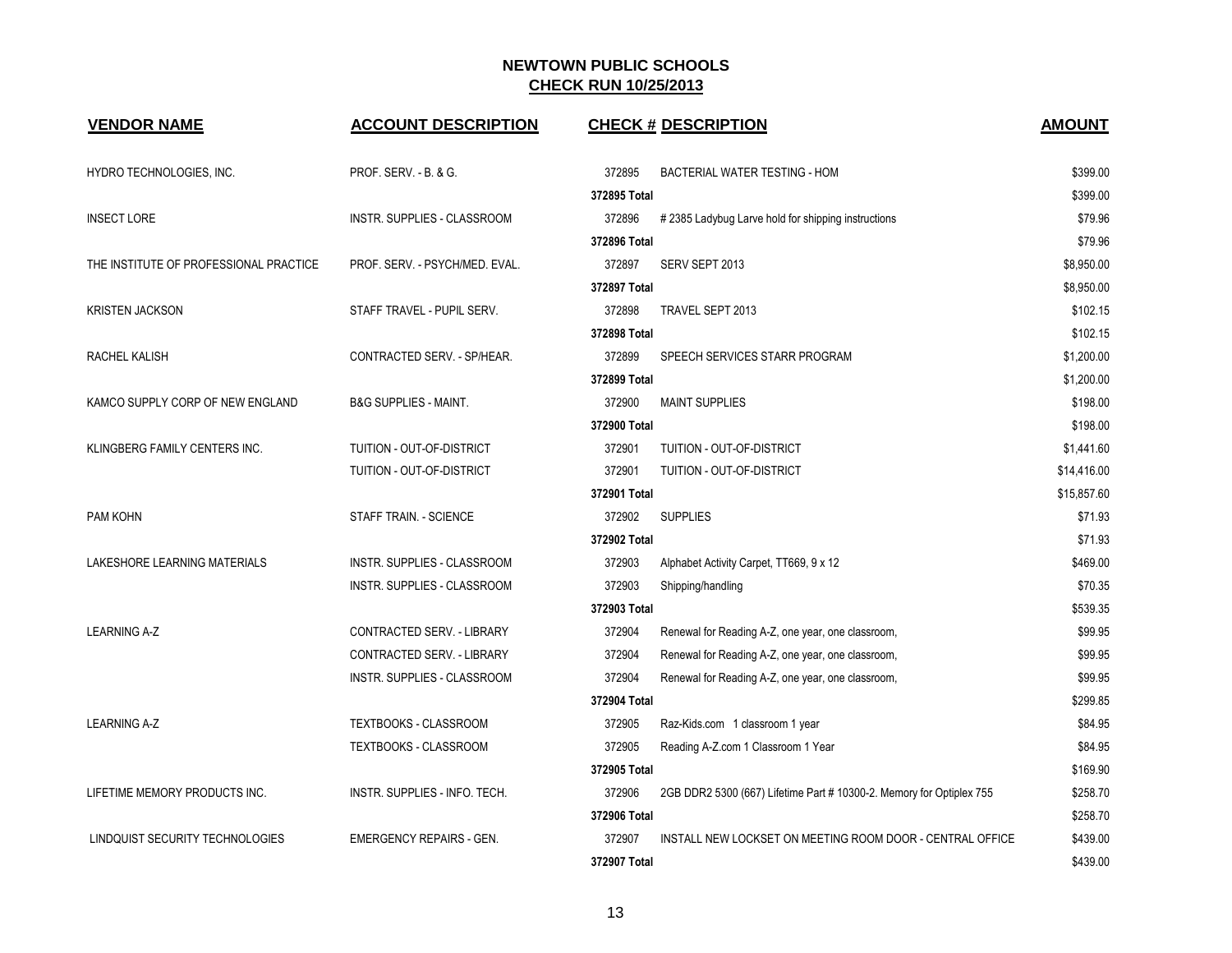| <b>VENDOR NAME</b>                            | <b>ACCOUNT DESCRIPTION</b>          |              | <b>CHECK # DESCRIPTION</b>                  | <b>AMOUNT</b> |
|-----------------------------------------------|-------------------------------------|--------------|---------------------------------------------|---------------|
| MAGNAKLEEN SERVICES LLC                       | <b>B&amp;G SUPPLIES - CUSTODIAL</b> | 372908       | MOP / RUG SERVICE (ALL SCHOOLS) - 2013-2014 | \$45.45       |
|                                               | <b>B&amp;G SUPPLIES - CUSTODIAL</b> | 372908       | MOP / RUG SERVICE (ALL SCHOOLS) - 2013-2014 | \$60.65       |
|                                               | <b>B&amp;G SUPPLIES - CUSTODIAL</b> | 372908       | MOP / RUG SERVICE (ALL SCHOOLS) - 2013-2014 | \$21.50       |
|                                               | <b>B&amp;G SUPPLIES - CUSTODIAL</b> | 372908       | MOP / RUG SERVICE (ALL SCHOOLS) - 2013-2014 | \$30.65       |
|                                               | <b>B&amp;G SUPPLIES - CUSTODIAL</b> | 372908       | MOP / RUG SERVICE (ALL SCHOOLS) - 2013-2014 | \$28.25       |
|                                               | <b>B&amp;G SUPPLIES - CUSTODIAL</b> | 372908       | MOP / RUG SERVICE (ALL SCHOOLS) - 2013-2014 | \$106.20      |
|                                               | <b>B&amp;G SUPPLIES - CUSTODIAL</b> | 372908       | MOP / RUG SERVICE (ALL SCHOOLS) - 2013-2014 | \$33.80       |
|                                               | <b>B&amp;G SUPPLIES - CUSTODIAL</b> | 372908       | MOP / RUG SERVICE (ALL SCHOOLS) - 2013-2014 | \$45.45       |
|                                               | <b>B&amp;G SUPPLIES - CUSTODIAL</b> | 372908       | MOP / RUG SERVICE (ALL SCHOOLS) - 2013-2014 | \$60.65       |
|                                               | <b>B&amp;G SUPPLIES - CUSTODIAL</b> | 372908       | MOP / RUG SERVICE (ALL SCHOOLS) - 2013-2014 | \$21.50       |
|                                               | <b>B&amp;G SUPPLIES - CUSTODIAL</b> | 372908       | MOP / RUG SERVICE (ALL SCHOOLS) - 2013-2014 | \$30.65       |
|                                               | <b>B&amp;G SUPPLIES - CUSTODIAL</b> | 372908       | MOP / RUG SERVICE (ALL SCHOOLS) - 2013-2014 | \$28.25       |
|                                               | <b>B&amp;G SUPPLIES - CUSTODIAL</b> | 372908       | MOP / RUG SERVICE (ALL SCHOOLS) - 2013-2014 | \$106.20      |
|                                               | <b>B&amp;G SUPPLIES - CUSTODIAL</b> | 372908       | MOP / RUG SERVICE (ALL SCHOOLS) - 2013-2014 | \$33.80       |
|                                               | <b>B&amp;G SUPPLIES - CUSTODIAL</b> | 372908       | MOP / RUG SERVICE (ALL SCHOOLS) - 2013-2014 | \$74.00       |
|                                               | <b>B&amp;G SUPPLIES - CUSTODIAL</b> | 372908       | MOP / RUG SERVICE (ALL SCHOOLS) - 2013-2014 | \$19.50       |
|                                               | <b>B&amp;G SUPPLIES - CUSTODIAL</b> | 372908       | MOP / RUG SERVICE (ALL SCHOOLS) - 2013-2014 | \$18.00       |
|                                               | <b>B&amp;G SUPPLIES - CUSTODIAL</b> | 372908       | MOP / RUG SERVICE (ALL SCHOOLS) - 2013-2014 | \$166.50      |
|                                               | <b>B&amp;G SUPPLIES - CUSTODIAL</b> | 372908       | MOP / RUG SERVICE (ALL SCHOOLS) - 2013-2014 | \$48.50       |
|                                               | <b>B&amp;G SUPPLIES - CUSTODIAL</b> | 372908       | MOP / RUG SERVICE (ALL SCHOOLS) - 2013-2014 | \$19.50       |
|                                               | <b>B&amp;G SUPPLIES - CUSTODIAL</b> | 372908       | MOP / RUG SERVICE (ALL SCHOOLS) - 2013-2014 | \$18.00       |
|                                               | <b>B&amp;G SUPPLIES - CUSTODIAL</b> | 372908       | MOP / RUG SERVICE (ALL SCHOOLS) - 2013-2014 | \$127.50      |
|                                               |                                     | 372908 Total |                                             | \$1,144.50    |
| MAHARD'S PIANO SERVICE, LLC                   | <b>REPAIRS - MUSIC</b>              | 372909       | Tuning of Yamaha P2 piano                   | \$135.00      |
|                                               |                                     | 372909 Total |                                             | \$135.00      |
| <b>MANKA CONSTRUCTION &amp; REMOLDING LLC</b> | B. & G. REPAIRS - HOM.              | 372910       | BUILD CABINET FOR LOBBY - HOM               | \$670.00      |
|                                               | B. & G. REPAIRS - H.S.              | 372910       | BUILD 18 SLOT MAIL BIN - NHS MAIN OFFICE    | \$1,060.00    |
|                                               | B. & G. REPAIRS - M.S.              | 372910       | B-WING GYM WEIGHT ROOM - NMS                | \$732.00      |
|                                               |                                     | 372910 Total |                                             | \$2,462.00    |
| W.B. MASON., INC                              | OFF. SUPPLIES - BUS. SERV.          | 372911       | <b>SUPPLIES 2013/14</b>                     | \$235.89      |
|                                               | OFF. SUPPLIES - BUS. SERV.          | 372911       | SUPPLIES 2013/14                            | \$633.64      |
|                                               | OFF. SUPPLIES - BUS. SERV.          | 372911       | <b>SUPPLIES 2013/14</b>                     | \$11.99       |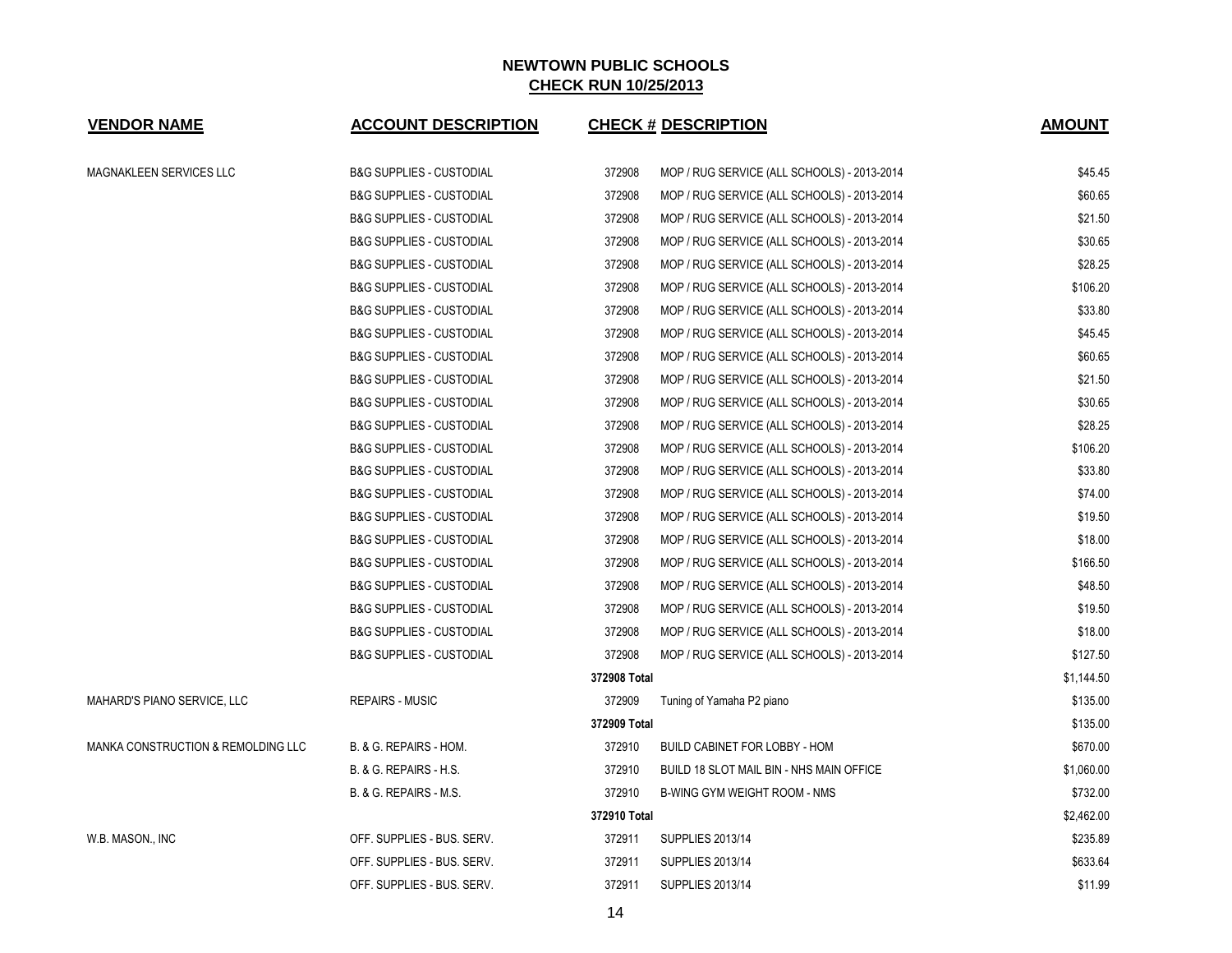| <b>VENDOR NAME</b> | <b>ACCOUNT DESCRIPTION</b>       |        | <b>CHECK # DESCRIPTION</b>                                     | <b>AMOUNT</b> |
|--------------------|----------------------------------|--------|----------------------------------------------------------------|---------------|
| W.B. MASON., INC   | OFF. SUPPLIES - BUS. SERV.       | 372911 | SUPPLIES 2013/14                                               | (\$18.00)     |
|                    | OFF. SUPPLIES - BUS. SERV.       | 372911 | SUPPLIES 2013/14                                               | (\$18.00)     |
|                    | OFF. SUPPLIES - INFO. TECH.      | 372911 | Encumber for Water for Technology dept                         | \$34.47       |
|                    | INSTR. SUPPLIES - SCIENCE        | 372911 | See Attached list                                              | \$430.49      |
|                    | INSTR. SUPPLIES - SCIENCE        | 372911 | See Attached list                                              | \$67.27       |
|                    | <b>INSTR. SUPPLIES - SCIENCE</b> | 372911 | See Attached list                                              | (\$26.85)     |
|                    | INSTR. SUPPLIES - SCIENCE        | 372911 | See Attached list                                              | \$26.85       |
|                    | INSTR. SUPPLIES - SCIENCE        | 372911 | See Attached list                                              | \$403.39      |
|                    | INSTR. SUPPLIES - SCIENCE        | 372911 | See Attached list                                              | \$44.04       |
|                    | INSTR. SUPPLIES - SCIENCE        | 372911 | See Attached list                                              | (\$6.96)      |
|                    | INSTR. SUPPLIES - SCIENCE        | 372911 | See Attached list                                              | \$6.96        |
|                    | INSTR. SUPPLIES - SCIENCE        | 372911 | See Attached list                                              | \$246.59      |
|                    | <b>INSTR. SUPPLIES - SCIENCE</b> | 372911 | See Attached list                                              | \$2.07        |
|                    | INSTR. SUPPLIES - SCIENCE        | 372911 | See Attached list                                              | (\$29.87)     |
|                    | INSTR. SUPPLIES - SCIENCE        | 372911 | See Attached list                                              | \$29.87       |
|                    | INSTR. SUPPLIES - CLASSROOM      | 372911 | supplies per attached list                                     | \$32.43       |
|                    | INSTR. SUPPLIES - CLASSROOM      | 372911 | Cork Boards, Item QRT2308, 8 ft.                               | \$350.00      |
|                    | INSTR. SUPPLIES - CLASSROOM      | 372911 | Pre-School Program Classroom Supplies, State of CT             | \$3.24        |
|                    | INSTR. SUPPLIES - CLASSROOM      | 372911 | School/Office Supplies, State of CT Contract                   | \$165.24      |
|                    | OFF. SUPPLIES - PUPIL SERV.      | 372911 | <b>CARTRIDGES HEWCE505A</b>                                    | \$251.97      |
|                    | OFF. SUPPLIES - PUPIL SERV.      | 372911 | CLIP ON BADGE HOLDERS UNV56003                                 | \$31.39       |
|                    | <b>INSTR. SUPPLIES - ENGLISH</b> | 372911 | SEE ATTACHED LIST - ENGLISH                                    | \$230.49      |
|                    | INSTR. SUPPLIES - SCIENCE        | 372911 | SEE ATTACHED LIST-SCIENCE                                      | \$33.67       |
|                    | <b>INSTR. SUPPLIES - SCIENCE</b> | 372911 | SEE ATTACHED LIST-SCIENCE                                      | \$13.02       |
|                    | INSTR. SUPPLIES - CLASSROOM      | 372911 | PRICING PER BOB MANOWITZ: AVE-30600, White                     | \$10.29       |
|                    | INSTR. SUPPLIES - CLASSROOM      | 372911 | AVE-5366, File folder labels, 3 7/16 in. x 2/3 in., 1,5000/box | \$42.98       |
|                    | INSTR. SUPPLIES - CLASSROOM      | 372911 | AVE-30605, Full sheet labels, 100/box                          | \$14.00       |
|                    | INSTR. SUPPLIES - CLASSROOM      | 372911 | Two Pocket Portfolios, WBM-50125-20, Light Blue, 25/box        | \$35.40       |
|                    | INSTR. SUPPLIES - CLASSROOM      | 372911 | Two Pocket Portfolios, WBM 50125-00, Asst., 25/box,            | \$34.90       |
|                    | INSTR. SUPPLIES - CLASSROOM      | 372911 | Colored Dot Labels, Neon, AVE-05473, 3/4 inch round            | (\$4.72)      |
|                    | INSTR. SUPPLIES - CLASSROOM      | 372911 | Colored Dot Labels, Neon, AVE-05473, 3/4 inch round            | \$4.72        |
|                    | INSTR. SUPPLIES - CLASSROOM      | 372911 | Colored Dot Labels,                                            | \$37.60       |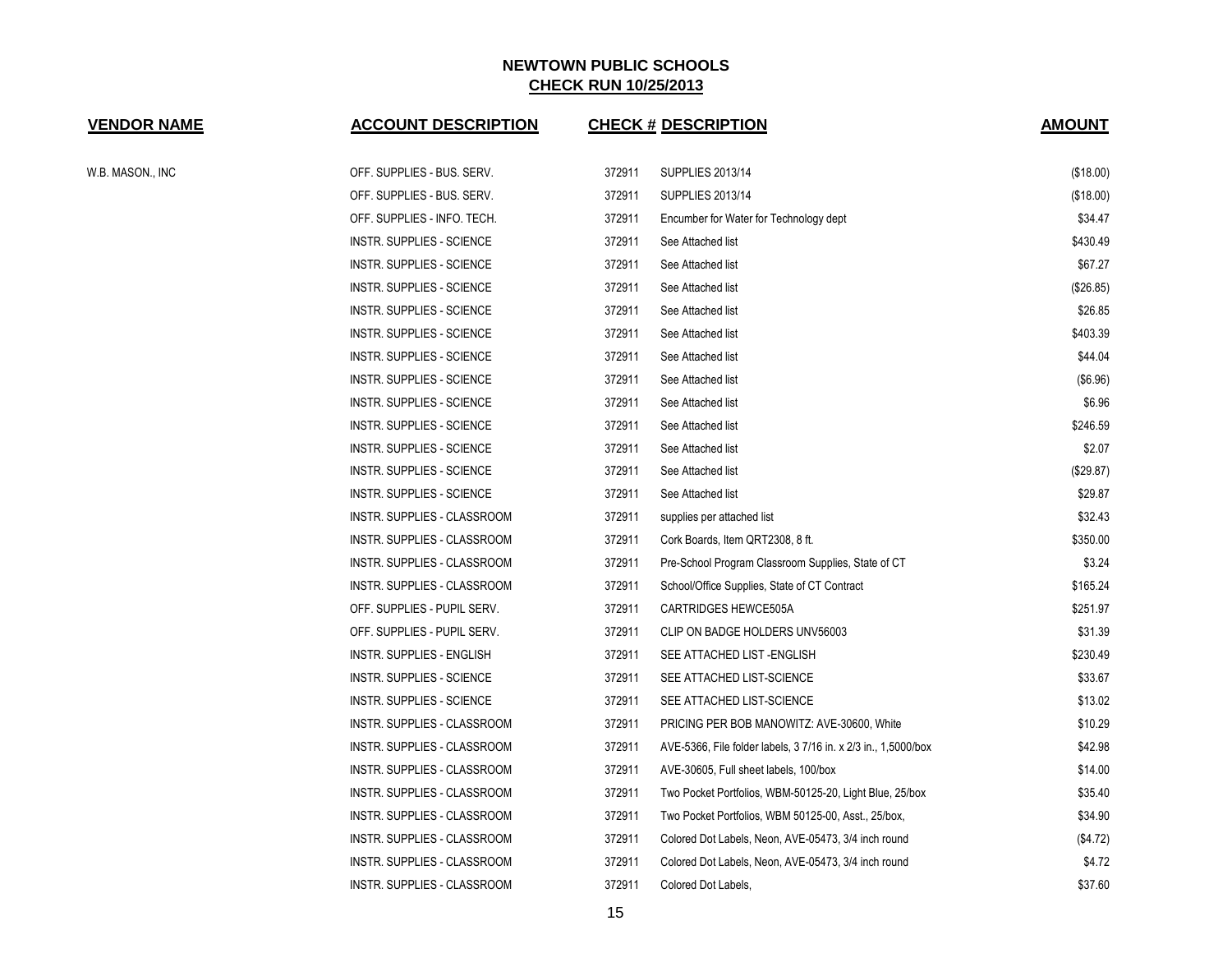| <b>VENDOR NAME</b>                   | <b>ACCOUNT DESCRIPTION</b>          |              | <b>CHECK # DESCRIPTION</b>                                     | <b>AMOUNT</b> |
|--------------------------------------|-------------------------------------|--------------|----------------------------------------------------------------|---------------|
| W.B. MASON., INC                     | INSTR. SUPPLIES - CLASSROOM         | 372911       | Colored Dot Labels, Neon, AVE-05473, 3/4 inch round            | \$4.72        |
|                                      | INSTR. SUPPLIES - CLASSROOM         | 372911       | Black Chisel EXPO Dry Erase Markers, SAN-83001                 | \$36.00       |
|                                      | INSTR. SUPPLIES - CLASSROOM         | 372911       | Red Chisel EXPO Dry Erase Markers, SAN-83002                   | \$36.00       |
|                                      | INSTR. SUPPLIES - CLASSROOM         | 372911       | Blue Chisel EXPO Dry Erase Markers, SAN-83003                  | \$36.00       |
|                                      | INSTR. SUPPLIES - CLASSROOM         | 372911       | Green Chisel EXPO Dry Erase Markers, SAN-83004, NO S/H         | \$36.00       |
|                                      | OFF. SUPPLIES - ADMIN.              | 372911       | Masking tape, Item UNV51301, 1 inch for emergency bags.        | \$349.50      |
|                                      | <b>INSTR. SUPPLIES - SCIENCE</b>    | 372911       | PENP207C MECHANICAL PENCILS FOR ANATOMY CLASS                  | \$95.76       |
|                                      | B&G SUPPLIES - ADMIN.               | 372911       | <b>FAX MACHINE PRINT CARTRIDGES</b>                            | ( \$6.00)     |
|                                      | <b>B&amp;G SUPPLIES - ADMIN.</b>    | 372911       | FAX MACHINE PRINT CARTRIDGES                                   | (\$12.00)     |
|                                      | <b>B&amp;G SUPPLIES - ADMIN.</b>    | 372911       | FAX MACHINE PRINT CARTRIDGES                                   | \$137.98      |
|                                      | <b>B&amp;G SUPPLIES - ADMIN.</b>    | 372911       | FAX MACHINE PRINT CARTRIDGES                                   | \$32.37       |
|                                      | EQUIPMENT - C.H. FURNITURE          | 372911       | STEELCASE 2 DRAWER LATERAL FILE - NHS                          | \$236.00      |
|                                      |                                     | 372911 Total |                                                                | \$4,342.79    |
| <b>MASTRI BUILDERS LLC</b>           | <b>EMERGENCY REPAIRS - M.S.</b>     | 372912       | <b>BATHROOM REPAIRS - NMS</b>                                  | \$22,600.00   |
|                                      |                                     | 372912 Total |                                                                | \$22,600.00   |
| MATHEMATICAL OLYMPIADS               | MEMBERSHIPS - CLASSROOM             | 372913       | Membership                                                     | \$99.00       |
|                                      |                                     | 372913 Total |                                                                | \$99.00       |
| MCKENNEY MECHANICAL CONTRACTORS INC. | B. & G. REPAIRS - HOM.              | 372914       | MONITOR BOILER START UP AFTER LINE REPAIR - HOM                | \$135.00      |
|                                      |                                     | 372914 Total |                                                                | \$135.00      |
| WILLIAM B. MEYER INC.                | <b>B&amp;G CONTRACTED SERV.</b>     | 372915       | MOVING SERVICES - SH                                           | \$580.00      |
|                                      | <b>B&amp;G CONTRACTED SERV.</b>     | 372915       | MOVING SERVICES - SH                                           | \$3,720.00    |
|                                      |                                     | 372915 Total |                                                                | \$4,300.00    |
| <b>MOEMS</b>                         | INSTR. SUPPLIES - CLASSROOM         | 372916       | 1 Team registration for Mathematical Olympiads                 | \$119.00      |
|                                      |                                     | 372916 Total |                                                                | \$119.00      |
| <b>MOORE MEDICAL LLC</b>             | MEDICAL SUPPLIES - H.S.             | 372917       | Assorted medical merchandise; see attached- no shipping charge | \$470.11      |
|                                      | <b>B&amp;G SUPPLIES - CUSTODIAL</b> | 372917       | NON-LATEX GLOVES - CUSTODIAL SUPPLIES                          | \$885.49      |
|                                      | <b>B&amp;G SUPPLIES - CUSTODIAL</b> | 372917       | NON-LATEX GLOVES - CUSTODIAL SUPPLIES                          | \$327.51      |
|                                      |                                     | 372917 Total |                                                                | \$1,683.11    |
| MUSIC & ARTS CENTER, INC.            | <b>INSTR. SUPPLIES - MUSIC</b>      | 372918       | Music supplies - Order #7856 1B                                | \$163.20      |
|                                      | INSTR. SUPPLIES - MUSIC             | 372918       | Music supplies - Order #7856 1B                                | \$112.00      |
|                                      | <b>INSTR. SUPPLIES - MUSIC</b>      | 372918       | Music supplies - Order #7856 1B                                | \$132.00      |
|                                      | <b>INSTR. SUPPLIES - MUSIC</b>      | 372918       | Music Supplies - Order 7856 1A                                 | \$8.00        |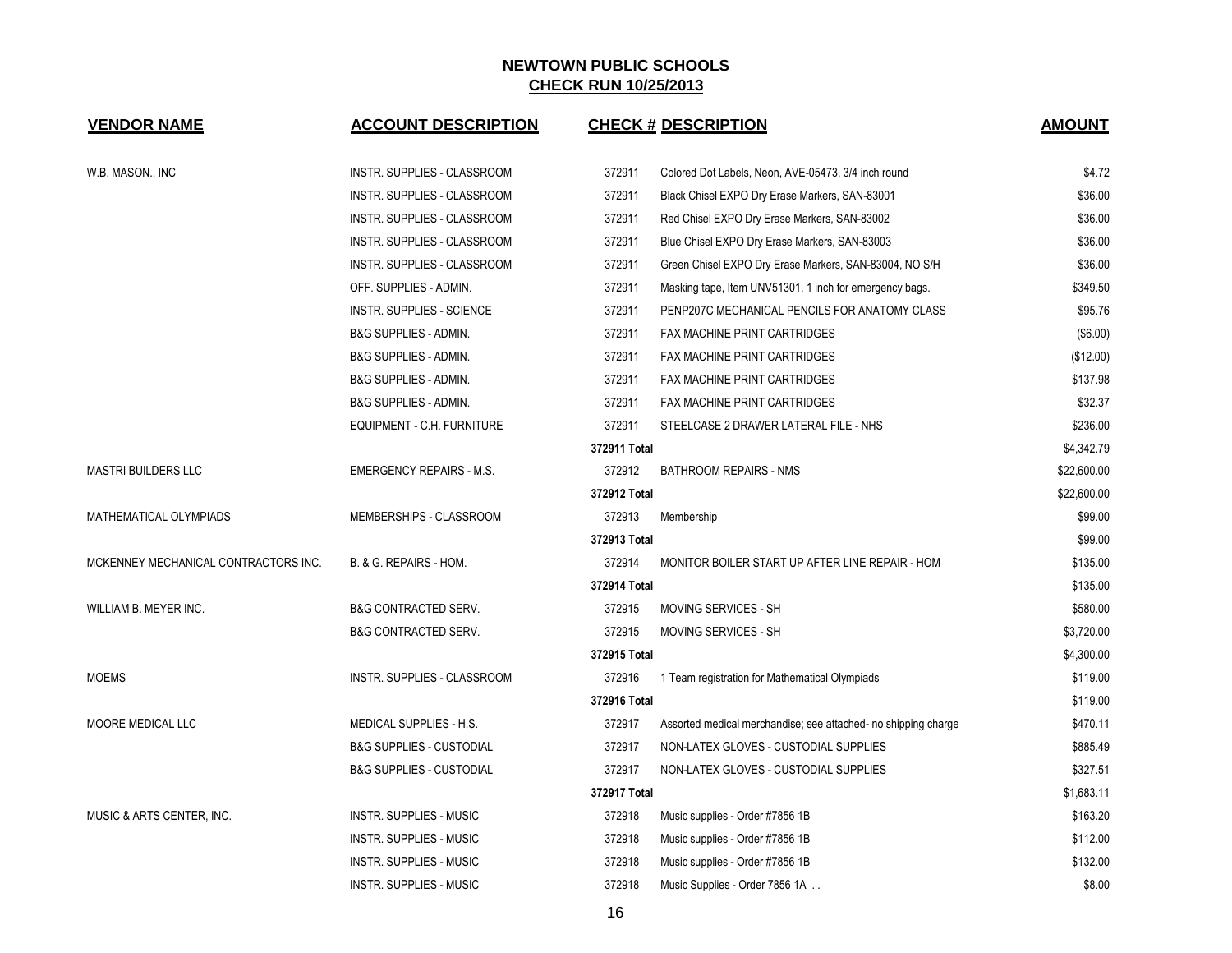| <b>VENDOR NAME</b>                    | <b>ACCOUNT DESCRIPTION</b>         |              | <b>CHECK # DESCRIPTION</b>                                   | <b>AMOUNT</b> |
|---------------------------------------|------------------------------------|--------------|--------------------------------------------------------------|---------------|
| MUSIC & ARTS CENTER, INC.             | <b>INSTR. SUPPLIES - MUSIC</b>     | 372918       | Music Supplies - Order 7856 1A                               | \$64.00       |
|                                       | <b>INSTR. SUPPLIES - MUSIC</b>     | 372918       | Music Supplies - Order 7856 1A                               | \$406.00      |
|                                       | INSTR. SUPPLIES - MUSIC            | 372918       | Music Supplies - Order 7856 1A                               | \$67.00       |
|                                       | <b>INSTR. SUPPLIES - MUSIC</b>     | 372918       | Rico Royal Graftonite Baritone Sax Mouthpiece #463703-191    | \$91.96       |
|                                       | <b>INSTR. SUPPLIES - MUSIC</b>     | 372918       | Rovner Light Baritone Saxophone Ligature and Cap #465058-901 | \$79.96       |
|                                       | <b>INSTR. SUPPLIES - MUSIC</b>     | 372918       | Concert Bell Set - Yamaha TG2500                             | \$578.60      |
|                                       | <b>INSTR. SUPPLIES - MUSIC</b>     | 372918       | Bell Stand - Yamaha Y570                                     | \$99.99       |
|                                       | <b>INSTR. SUPPLIES - MUSIC</b>     | 372918       | Zylophone Musser-M41                                         | \$911.00      |
|                                       |                                    | 372918 Total |                                                              | \$2,713.71    |
| NAGEL ELECTRIC LLC                    | B. & G. REPAIRS - S.H.             | 372919       | NEW 400 AMP BREAKER SERVICE - SH                             | \$1,500.00    |
|                                       |                                    | 372919 Total |                                                              | \$1,500.00    |
| NATIONAL GEOGRAPHIC SCHOOL PUBLISHING | INSTR. SUPPLIES - CLASSROOM        | 372920       | Young Explorer Subscriptions, Grade Kind. And 1st,           | \$448.50      |
|                                       | INSTR. SUPPLIES - CLASSROOM        | 372920       | Explorer - Pioneer Edition, Grade 2 & 3,                     | \$526.50      |
|                                       | <b>INSTR. SUPPLIES - CLASSROOM</b> | 372920       | Explorer - Pathfinder Edition, Grade 4,                      | \$253.50      |
|                                       | INSTR. SUPPLIES - CLASSROOM        | 372920       | Shipping and Handling charges                                | \$122.85      |
|                                       | INSTR. SUPPLIES - CLASSROOM        | 372920       | Michael Wight 4th grade Pathfinder Print                     | \$104.40      |
|                                       | INSTR. SUPPLIES - CLASSROOM        | 372920       | Postage & Handling                                           | \$10.44       |
|                                       |                                    | 372920 Total |                                                              | \$1,466.19    |
| <b>NCS PEARSON INC.</b>               | INSTR. SUPPLIES - SP. ED. PREK-8   | 372921       | AIMWPCDCSUB AIMSWEB COMPLETE                                 | \$3,900.00    |
|                                       | <b>INSTR. SUPPLIES - GIFTED</b>    | 372921       | OLSAT 8 MACHINE SCORABLE TEST PACKS LEVEL D 015 8610 636     | \$1,848.00    |
|                                       | <b>INSTR. SUPPLIES - GIFTED</b>    | 372921       | SHIPPING AND HANDLING                                        | \$157.08      |
|                                       | INSTR. SUPPLIES - PSYCH.           | 372921       | <b>TESTING CDS FOR WIAT III</b>                              | \$789.30      |
|                                       | INSTR. SUPPLIES - PSYCH.           | 372921       | <b>SHIPPING</b>                                              | \$39.47       |
|                                       | INSTR. SUPPLIES - PSYCH.           | 372921       | <b>WRMT-III A&amp;B KITS</b>                                 | \$739.20      |
|                                       |                                    | 372921 Total |                                                              | \$7,473.05    |
| NEW YORK MICROSCOPES CO. INC.         | <b>INSTR. SUPPLIES - SCIENCE</b>   | 372922       | <b>KEN-A-VISION</b>                                          | \$1,544.00    |
|                                       |                                    | 372922 Total |                                                              | \$1,544.00    |
| <b>NEWTOWN GRAPHICS</b>               | <b>SECURITY SUPPLIES</b>           | 372923       | 18 x 24 Vinyl Signs, Campus Temp Closed,                     | \$112.00      |
|                                       | <b>SECURITY SUPPLIES</b>           | 372923       | Graphics Print / Black Lettering ERT Shirts - Front & Back,  | \$375.00      |
|                                       |                                    | 372923 Total |                                                              | \$487.00      |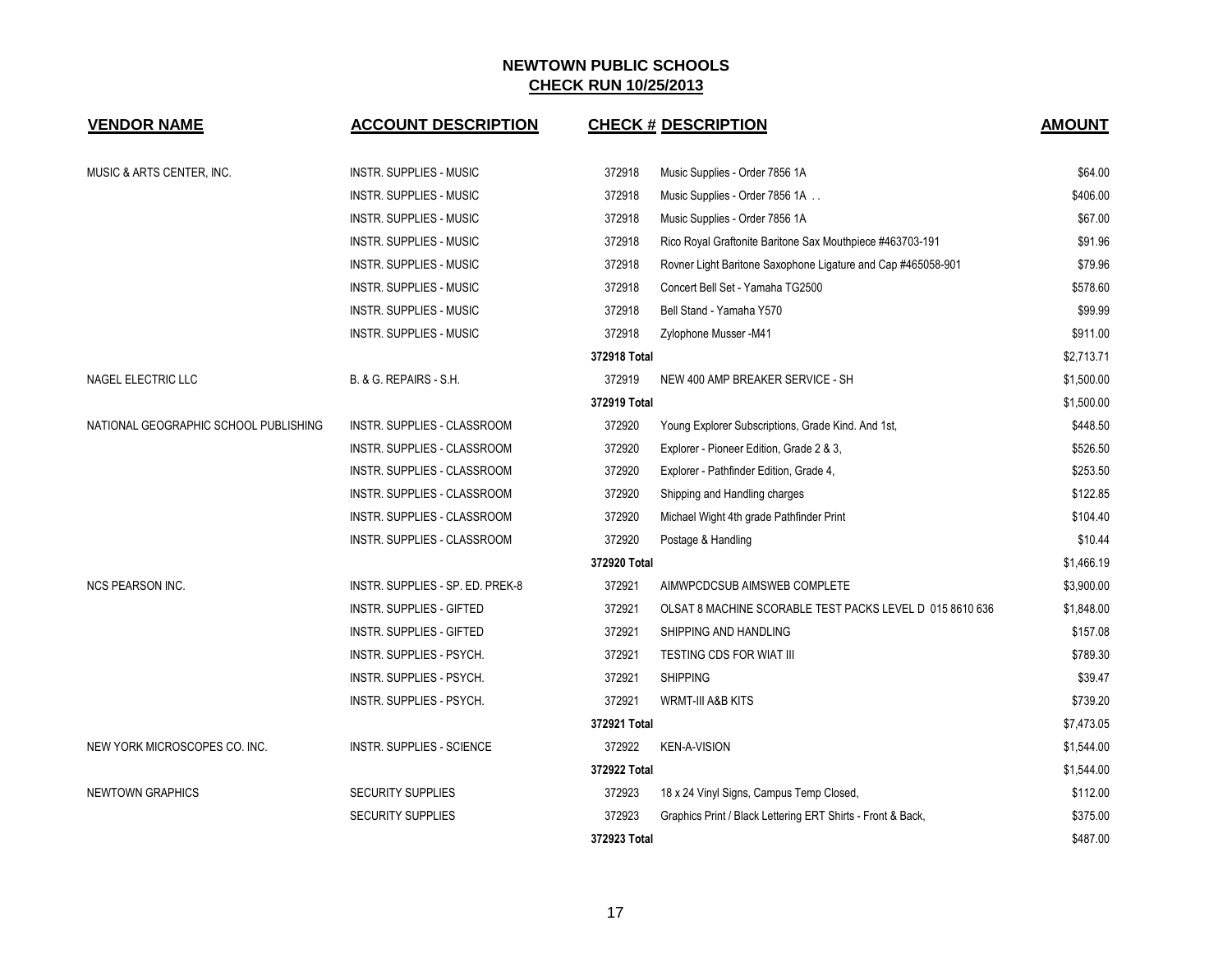| <b>VENDOR NAME</b>                | <b>ACCOUNT DESCRIPTION</b>       | <b>CHECK # DESCRIPTION</b>                                         | <b>AMOUNT</b> |
|-----------------------------------|----------------------------------|--------------------------------------------------------------------|---------------|
| NEWTOWN HARDWARE                  | <b>B&amp;G SUPPLIES - MAINT.</b> | 372924<br>MAINTENANCE SUPPLIES - 2013-2014                         | \$287.89      |
|                                   | <b>B&amp;G SUPPLIES - MAINT.</b> | 372924<br>MAINTENANCE SUPPLIES - 2013-2014                         | \$4.49        |
|                                   | <b>B&amp;G SUPPLIES - MAINT.</b> | 372924<br>MAINTENANCE SUPPLIES - 2013-2014                         | \$17.09       |
|                                   | <b>B&amp;G SUPPLIES - MAINT.</b> | 372924<br>MAINTENANCE SUPPLIES - 2013-2014                         | \$25.57       |
|                                   | <b>B&amp;G SUPPLIES - MAINT.</b> | 372924<br>MAINTENANCE SUPPLIES - 2013-2014                         | \$14.34       |
|                                   | <b>B&amp;G SUPPLIES - MAINT.</b> | 372924<br>MAINTENANCE SUPPLIES - 2013-2014                         | \$2.33        |
|                                   | <b>B&amp;G SUPPLIES - MAINT.</b> | 372924<br>MAINTENANCE SUPPLIES - 2013-2014                         | \$21.70       |
|                                   | <b>B&amp;G SUPPLIES - MAINT.</b> | 372924<br>MAINTENANCE SUPPLIES - 2013-2014                         | \$15.64       |
|                                   | <b>B&amp;G SUPPLIES - MAINT.</b> | 372924<br>MAINTENANCE SUPPLIES - 2013-2014                         | \$20.39       |
|                                   | <b>B&amp;G SUPPLIES - MAINT.</b> | 372924<br>MAINTENANCE SUPPLIES - 2013-2014                         | \$16.65       |
|                                   |                                  | 372924 Total                                                       | \$426.09      |
| NEWTOWN HIGH SCHOOL               | INSTR. SUPPLIES - READING        | 372925<br>PURCHASE OF 2014 YEARBOOK                                | \$85.00       |
|                                   |                                  | 372925 Total                                                       | \$85.00       |
| <b>ON-SITE SHREDDING</b>          | CONTRACTED SERV. - BUS. SERV.    | 372926<br>SHREDDING SERV AT C/O 2013/14                            | \$35.00       |
|                                   |                                  | 372926 Total                                                       | \$35.00       |
| ORIGO EDUCATION                   | TEXTBOOKS - CLASSROOM            | 372927<br>QUOTE # 00001278,                                        | \$378.00      |
|                                   | <b>TEXTBOOKS - CLASSROOM</b>     | Number Case - Grade 3<br>372927                                    | \$378.00      |
|                                   | TEXTBOOKS - CLASSROOM            | 372927<br>Number Case - Grade 4                                    | \$189.00      |
|                                   | TEXTBOOKS - CLASSROOM            | 372927<br>Number Case - Grade K                                    | \$378.00      |
|                                   | TEXTBOOKS - CLASSROOM            | 372927<br>Shipping and Handling charges                            | \$132.30      |
|                                   |                                  | 372927 Total                                                       | \$1,455.30    |
| OTIS ELEVATOR COMPANY             | <b>B&amp;G CONTRACTED SERV.</b>  | 372928<br>ELEVATOR SVC CONTRACT - HAWL / RIS 2013-2014             | \$259.33      |
|                                   |                                  | 372928 Total                                                       | \$259.33      |
| PAINTER'S SUPPLY 2 - DANBURY      | <b>B&amp;G SUPPLIES - MAINT.</b> | 372929<br>PAINTING SUPPLIES                                        | \$25.99       |
|                                   |                                  | 372929 Total                                                       | \$25.99       |
| PCM-G                             | <b>SUPPLIES - LIBRARY</b>        | 372930<br>Misc. Toner order for entire school, please see attached | \$3,217.00    |
|                                   | INSTR. SUPPLIES - INFO. TECH.    | 372930<br>LaserJet Pro HP P1102W PR 18PPM 9234802                  | \$198.00      |
|                                   | INSTR. SUPPLIES - SP. ED. H.S.   | 372930<br>LASER JET PRO HP P1102W PR 18PPM 9234802                 | \$198.00      |
|                                   | INSTR. SUPPLIES - INFO. TECH.    | 372930<br>HP Pro J4858C - Gigabit Mini                             | \$1,980.00    |
|                                   |                                  | 372930 Total                                                       | \$5,593.00    |
| <b>J.W. PEPPER &amp; SON INC.</b> | <b>INSTR. SUPPLIES - MUSIC</b>   | 372931<br><b>MUSIC SUPPLIES</b>                                    | \$75.00       |
|                                   |                                  | 372931 Total                                                       | \$75.00       |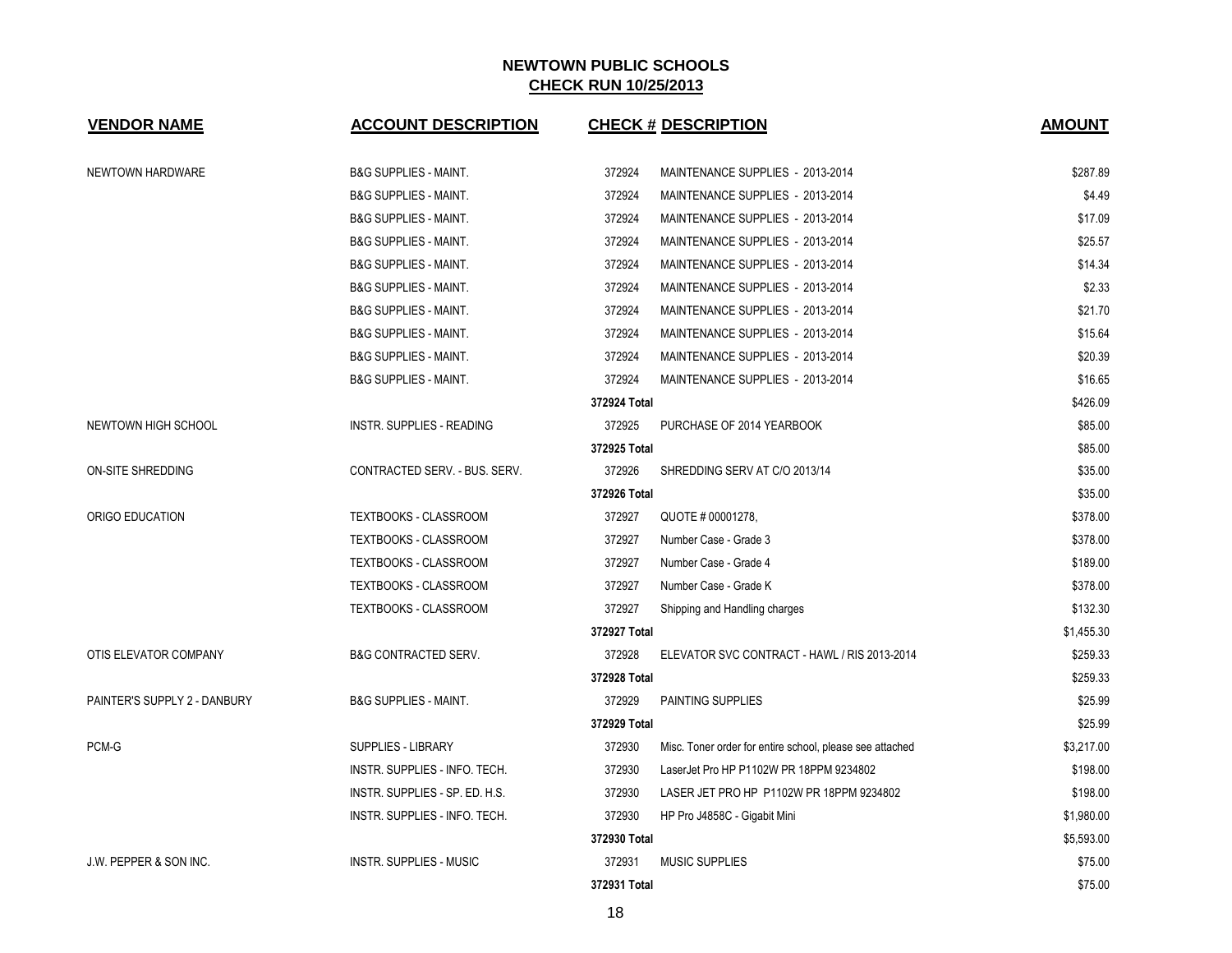| <b>VENDOR NAME</b>       | <b>ACCOUNT DESCRIPTION</b>        |              | <b>CHECK # DESCRIPTION</b>                                           | <b>AMOUNT</b> |
|--------------------------|-----------------------------------|--------------|----------------------------------------------------------------------|---------------|
| PETTY CASH               | OFF. SUPPLIES - ADMIN.            | 372932       | PETTY CASH                                                           | \$164.96      |
|                          | <b>INSTR. SUPPLIES - READING</b>  | 372932       | PETTY CASH                                                           | \$36.00       |
|                          |                                   | 372932 Total |                                                                      | \$200.96      |
| PIONEER VALLY BOOKS      | TEXTBOOKS - CLASSROOM             | 372933       | Books K, 1, 3                                                        | \$908.00      |
|                          | <b>TEXTBOOKS - CLASSROOM</b>      | 372933       | Ship/Handling                                                        | \$90.80       |
|                          |                                   | 372933 Total |                                                                      | \$998.80      |
| PITSCO EDUCATION         | <b>INSTR. SUPPLIES - SCIENCE</b>  | 372934       | Designer-Super C Wheel Item W27167. Pkg. of 100                      | \$19.95       |
|                          | INSTR. SUPPLIES - SCIENCE         | 372934       | GT-RX Wheels, Item W36687, pkg. of 100                               | \$11.00       |
|                          | INSTR. SUPPLIES - SCIENCE         | 372934       | Aluminum Axels, W30714, 3 inch long, pkg. of 100                     | \$12.50       |
|                          | INSTR. SUPPLIES - SCIENCE         | 372934       | Delrin Axles, Item W53625                                            | \$10.00       |
|                          | INSTR. SUPPLIES - SCIENCE         | 372934       | Axle retainers, Item W54582                                          | \$6.95        |
|                          | INSTR. SUPPLIES - SCIENCE         | 372934       | Nylon spacers, W54583                                                | \$9.90        |
|                          | INSTR. SUPPLIES - SCIENCE         | 372934       | Shipping                                                             | \$8.00        |
|                          |                                   | 372934 Total |                                                                      | \$78.30       |
| MARK J. POMPANO          | STAFF TRAVEL - SECURITY           | 372935       | TRAVEL 08/22/2013 THRU 10/10/2013                                    | \$316.40      |
|                          |                                   | 372935 Total |                                                                      | \$316.40      |
| POPULAR PHOTOGRAPHY      | <b>INSTR. SUPPLIES - READING</b>  | 372936       | <b>SUBSCRIPTION</b>                                                  | \$24.00       |
|                          |                                   | 372936 Total |                                                                      | \$24.00       |
| PROJECT ADVENTURE, INC.  | REPAIRS - PROJ. ADV.              | 372937       | Inspection/repair of Project Adventure challenge course per attached | \$990.00      |
|                          |                                   | 372937 Total |                                                                      | \$990.00      |
| QUESTAR ASSESSMENTS, INC | INSTR. SUPPLIES - CLASSROOM       | 372938       | pkg Standard DRP-form 4B#T-4B                                        | \$87.00       |
|                          | INSTR. SUPPLIES - CLASSROOM       | 372938       | shipping                                                             | \$8.00        |
|                          |                                   | 372938 Total |                                                                      | \$95.00       |
| PEGGY RAGAINI            | <b>INSTR. SUPPLIES - GUIDANCE</b> | 372939       | <b>MEETING EXPENSES</b>                                              | \$72.00       |
|                          |                                   | 372939 Total |                                                                      | \$72.00       |
| RED THREAD SPACES LLC    | B. & G. REPAIRS - H.              | 372940       | CARPET REPAIRS - HAWL                                                | \$355.00      |
|                          | B. & G. REPAIRS - M.G.            | 372940       | <b>CARPET REPAIRS - MG</b>                                           | \$3,055.00    |
|                          | B. & G. REPAIRS - RIS.            | 372940       | <b>CARPET REPAIRS - RIS</b>                                          | \$5,348.00    |
|                          | B. & G. REPAIRS - H.S.            | 372940       | PRE-K ROOM CARPET / TRAINERS ROOM FLOOR REPLACE                      | \$1,422.00    |
|                          | B. & G. REPAIRS - H.S.            | 372940       | PRE-K ROOM CARPET / TRAINERS ROOM FLOOR REPLACE                      | \$1,720.50    |
|                          |                                   | 372940 Total |                                                                      | \$11,900.50   |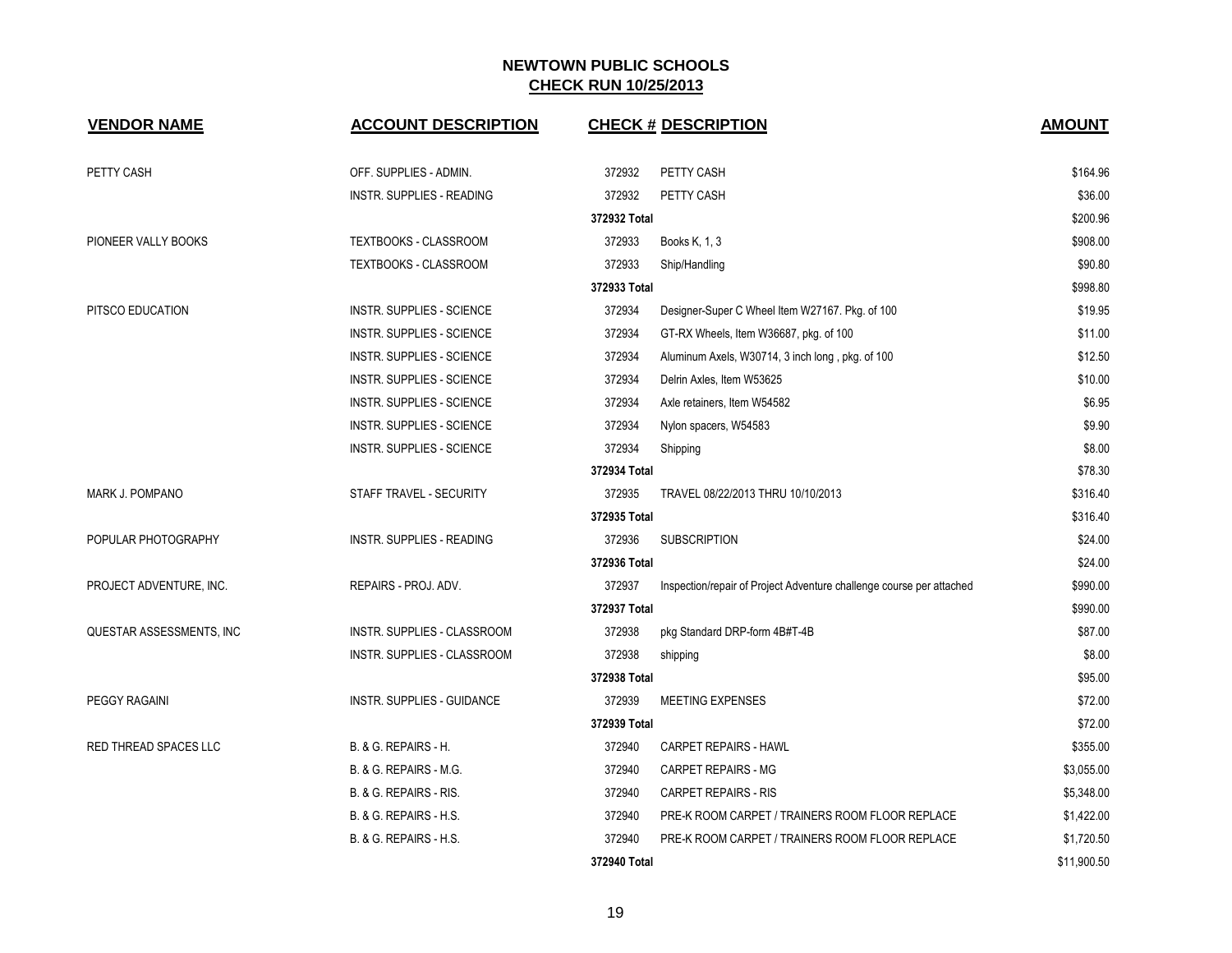| <b>VENDOR NAME</b>          | <b>ACCOUNT DESCRIPTION</b>      |              | <b>CHECK # DESCRIPTION</b>                             | <b>AMOUNT</b> |  |
|-----------------------------|---------------------------------|--------------|--------------------------------------------------------|---------------|--|
| RICCIO LANDSCAPING LLC      | <b>B&amp;G CONTRACTED SERV.</b> | 372941       | <b>WEEKLY GRASS CUTTING</b>                            | \$270.00      |  |
|                             | B. & G. REPAIRS - RIS.          | 372941       | CORE AERATION / OVERSEEDING - RIS                      | \$235.00      |  |
|                             |                                 | 372941 Total |                                                        | \$505.00      |  |
| <b>MARY LOU RICCIO</b>      | STAFF TRAVEL - PUPIL SERV.      | 372942       | TRAVEL SEPT & OCT 2013                                 | \$112.72      |  |
|                             |                                 | 372942 Total |                                                        | \$112.72      |  |
| <b>RING'S END</b>           | B. & G. REPAIRS - HOM.          | 372943       | <b>LIBRARY CABINETS - HOM</b>                          | \$106.75      |  |
|                             | B. & G. REPAIRS - HOM.          | 372943       | LIBRARY CABINETS - HOM                                 | (\$7.96)      |  |
|                             | B. & G. REPAIRS - HOM.          | 372943       | <b>LIBRARY CABINETS - HOM</b>                          | \$13.96       |  |
|                             |                                 | 372943 Total |                                                        | \$112.75      |  |
| <b>SCANTRON CORPORATION</b> | CONTRACTED SERV. - READING      | 372944       | 882-E - Answer Sheet, 100Q,5Chc Alpha 500/pkg          | \$539.55      |  |
|                             | CONTRACTED SERV. - READING      | 372944       | 889-E 50 Ques x 5 2/SD 500/pkg                         | \$239.80      |  |
|                             | CONTRACTED SERV. - READING      | 372944       | Shipping                                               | \$18.10       |  |
| <b>SCANTRON CORPORATION</b> | CONTRACTED SERV. - READING      | 372944       | Item Analysis S 2/Green 75/pkg                         | \$27.90       |  |
|                             |                                 | 372944 Total |                                                        |               |  |
| HENRY SCHEIN, INC           | MEDICAL SUPPLIES - ELEM.        | 372945       | Elastic bandages- 4 inch - #9004683                    | \$32.95       |  |
|                             | MEDICAL SUPPLIES - ELEM.        | 372945       | Non- adherent pads - 3X4 488-7522                      | \$29.07       |  |
|                             | MEDICAL SUPPLIES - ELEM.        | 372945       | Non-adherent pads - 2X3 # 488-7522                     | \$31.96       |  |
|                             | MEDICAL SUPPLIES - M.S.         | 372945       | Eye glass repair kit - #113-0087                       | \$23.90       |  |
|                             | MEDICAL SUPPLIES - H.S.         | 372945       | Elastic bandages-2 inch #900-4681                      | \$38.90       |  |
|                             | MEDICAL SUPPLIES - H.S.         | 372945       | Elastic bandages - 3 inch- #9004682                    | \$77.80       |  |
|                             | MEDICAL SUPPLIES - H.S.         | 372945       | Finger splints -#100-6215-3/4 X 18                     | \$52.25       |  |
|                             | MEDICAL SUPPLIES - H.S.         | 372945       | Finger splints-#100-9812 - 1 X 18                      | \$43.80       |  |
|                             | MEDICAL SUPPLIES - H.S.         | 372945       | Finger splints -#100-6215-3/4 X 18                     | (\$50.16)     |  |
|                             | MEDICAL SUPPLIES - H.S.         | 372945       | Finger splints-#100-9812 - 1 X 18                      | (\$43.80)     |  |
|                             |                                 | 372945 Total |                                                        | \$236.67      |  |
| <b>SCHOLASTIC INC</b>       | INSTR. SUPPLIES - CLASSROOM     | 372946       | 2013-14 Subscription to Lets Find Out,                 | \$131.25      |  |
|                             | INSTR. SUPPLIES - CLASSROOM     | 372946       | 2013-14 Subscription to Lets Find Out,                 | \$131.25      |  |
|                             | INSTR. SUPPLIES - CLASSROOM     | 372946       | Shipping and Handling charges                          | \$26.26       |  |
|                             |                                 | 372946 Total |                                                        | \$288.76      |  |
| <b>SCHOLASTIC INC</b>       | TEXTBOOKS - CLASSROOM           | 372947       | Books for Gr 3 Classroom Libraries, see attached list. | \$289.59      |  |
|                             | TEXTBOOKS - CLASSROOM           | 372947       | shipping                                               | \$26.00       |  |
|                             |                                 | 372947 Total |                                                        | \$315.59      |  |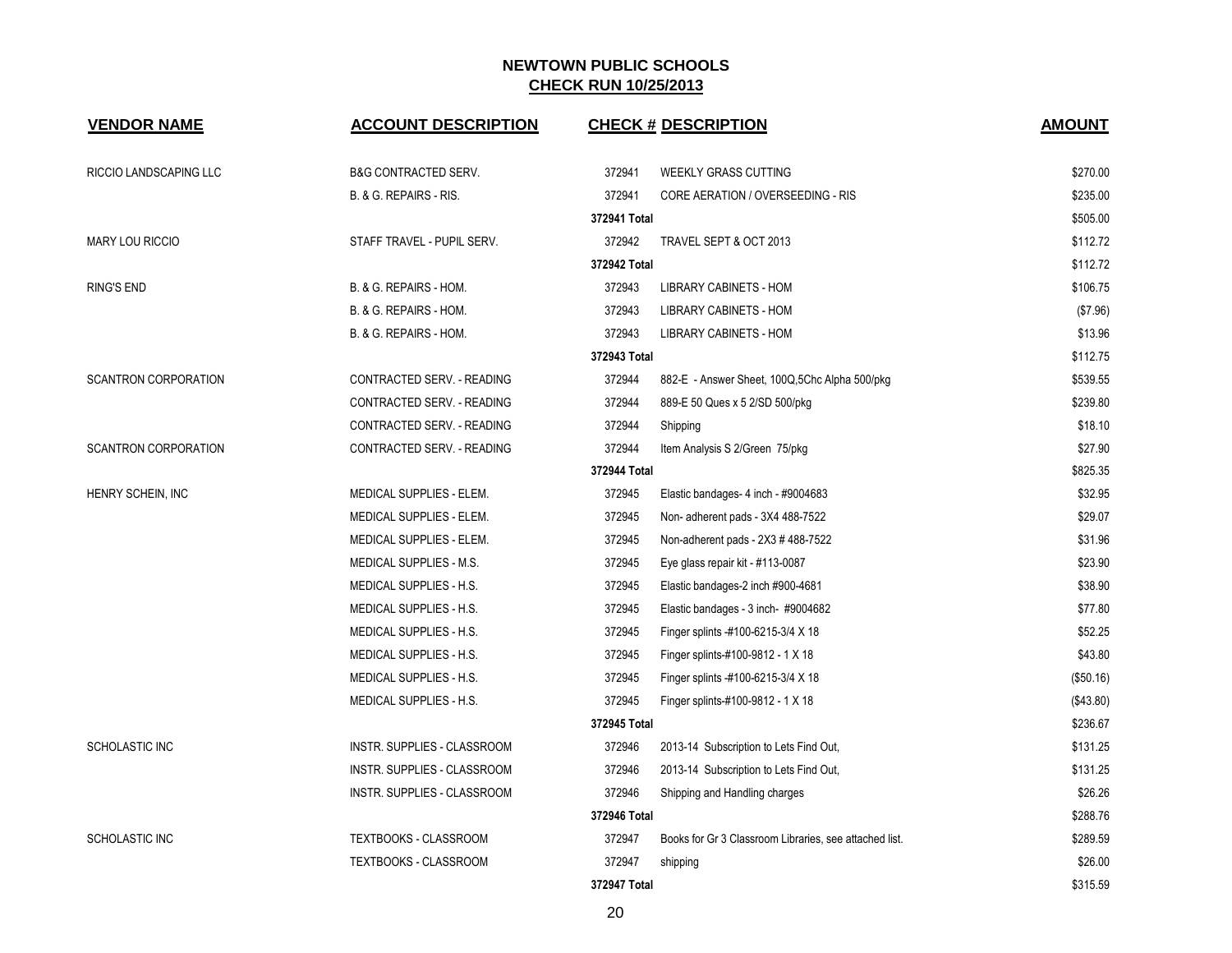| <b>VENDOR NAME</b>             | <b>ACCOUNT DESCRIPTION</b>           |              | <b>CHECK # DESCRIPTION</b>                                                | <b>AMOUNT</b> |
|--------------------------------|--------------------------------------|--------------|---------------------------------------------------------------------------|---------------|
| SCHOLASTIC INC.                | <b>INSTR. SUPPLIES - CLASSROOM</b>   | 372948       | Scholastic News-Weekly Reader K -breakdown attached                       | \$323.08      |
|                                | <b>INSTR. SUPPLIES - CLASSROOM</b>   | 372948       | Scholastic News-Weekly Reader Gr 1 - breakdown attached                   | \$412.18      |
|                                | INSTR. SUPPLIES - CLASSROOM          | 372948       | Scholastice News-Weekly Reader Gr 2 - breakdown attached                  | \$457.08      |
|                                | INSTR. SUPPLIES - CLASSROOM          | 372948       | Scholastic News-Weekly Reader Gr 3 -breakdown attached                    | \$501.98      |
|                                | INSTR. SUPPLIES - CLASSROOM          | 372948       | Scholastic News-Weekly Reader Gr 4 - breakdown attached-No Shipping per D | \$457.08      |
|                                | CONTRACTED SERV. - SOC. STUDIES      | 372948       | NEW YORK TIMES UPFRONT                                                    | \$298.50      |
|                                | CONTRACTED SERV. - SOC. STUDIES      | 372948       | SHIPPING & HANDLING                                                       | \$29.85       |
|                                |                                      | 372948 Total |                                                                           | \$2,479.75    |
| SCHOLASTIC LIBRARY PUBLISHING  | CONTRACTED SERV. - LIBRARY           | 372949       | 1 year online subscription,                                               | \$794.00      |
|                                |                                      | 372949 Total |                                                                           | \$794.00      |
| <b>SCHOOL SPECIALTY</b>        | <b>INSTR. SUPPLIES - CLASSROOM</b>   | 372950       | Replacement classroom chairs, Item SC-CDF,                                | \$2,367.75    |
|                                | INSTR. SUPPLIES - CLASSROOM          | 372950       | Class supplies, see attached: post it, dry erase cleaner,                 | \$190.55      |
|                                | INSTR. SUPPLIES - CLASSROOM          | 372950       | School Supplies - Kindergarten                                            | \$683.85      |
|                                | INSTR. SUPPLIES - CLASSROOM          | 372950       | Classroom supplies, dry erase boards, clip boards, fasteners              | \$147.50      |
|                                |                                      | 372950 Total |                                                                           | \$3,389.65    |
| <b>SEVENTEEN</b>               | <b>INSTR. SUPPLIES - READING</b>     | 372951       | <b>SUBSCRIPTION</b>                                                       | \$18.00       |
|                                |                                      | 372951 Total |                                                                           | \$18.00       |
| SHIFFLER EQUIPMENT SALES INC.  | B. & G. REPAIRS - M.S.               | 372952       | <b>LOCKER REPAIR PARTS - NMS</b>                                          | \$1,090.86    |
|                                |                                      | 372952 Total |                                                                           | \$1,090.86    |
| <b>SIGN LANGUAGE</b>           | INSTR. SUPPLIES - CLASSROOM          | 372953       | <b>LOBBY SIGNAGE</b>                                                      | \$631.50      |
|                                |                                      | 372953 Total |                                                                           | \$631.50      |
| <b>IDALINA SILVEIRA</b>        | TEXTBOOKS - CLASSROOM                | 372954       | <b>CLRM LIBRARY MENTOR TEXTS</b>                                          | \$89.33       |
|                                |                                      | 372954 Total |                                                                           | \$89.33       |
| SMITHS 4X4 AUTO SALES INC.     | <b>REPAIRS - MAINT.</b>              | 372955       | PLOW / BACKUP LIGHTS FOR 100NT - MAINT VEHICLE                            | \$4,876.10    |
|                                |                                      | 372955 Total |                                                                           | \$4,876.10    |
| SOUTHBURY PRINTING CENTRE, INC | OFF. SUPPLIES - ADMIN.               | 372956       | Visitors Passes 4 x 3 per spec                                            | \$674.40      |
|                                | PRINTING - ADMIN.                    | 372956       | Labels for emergency bags. See attached                                   | \$55.07       |
|                                | PRINTING - STAFF DEVELOP.            | 372956       | Staff Prof. Day Request forms (500) Invoice 29846                         | \$193.29      |
|                                |                                      | 372956 Total |                                                                           | \$922.76      |
| <b>STAPLES ADVANTAGE</b>       | <b>INSTR. SUPPLIES - WORLD LANG.</b> | 372957       | COLORED PAPER- CARTRIDGES- FILE FOLDERS- BINDER                           | \$59.76       |
|                                |                                      | 372957 Total |                                                                           | \$59.76       |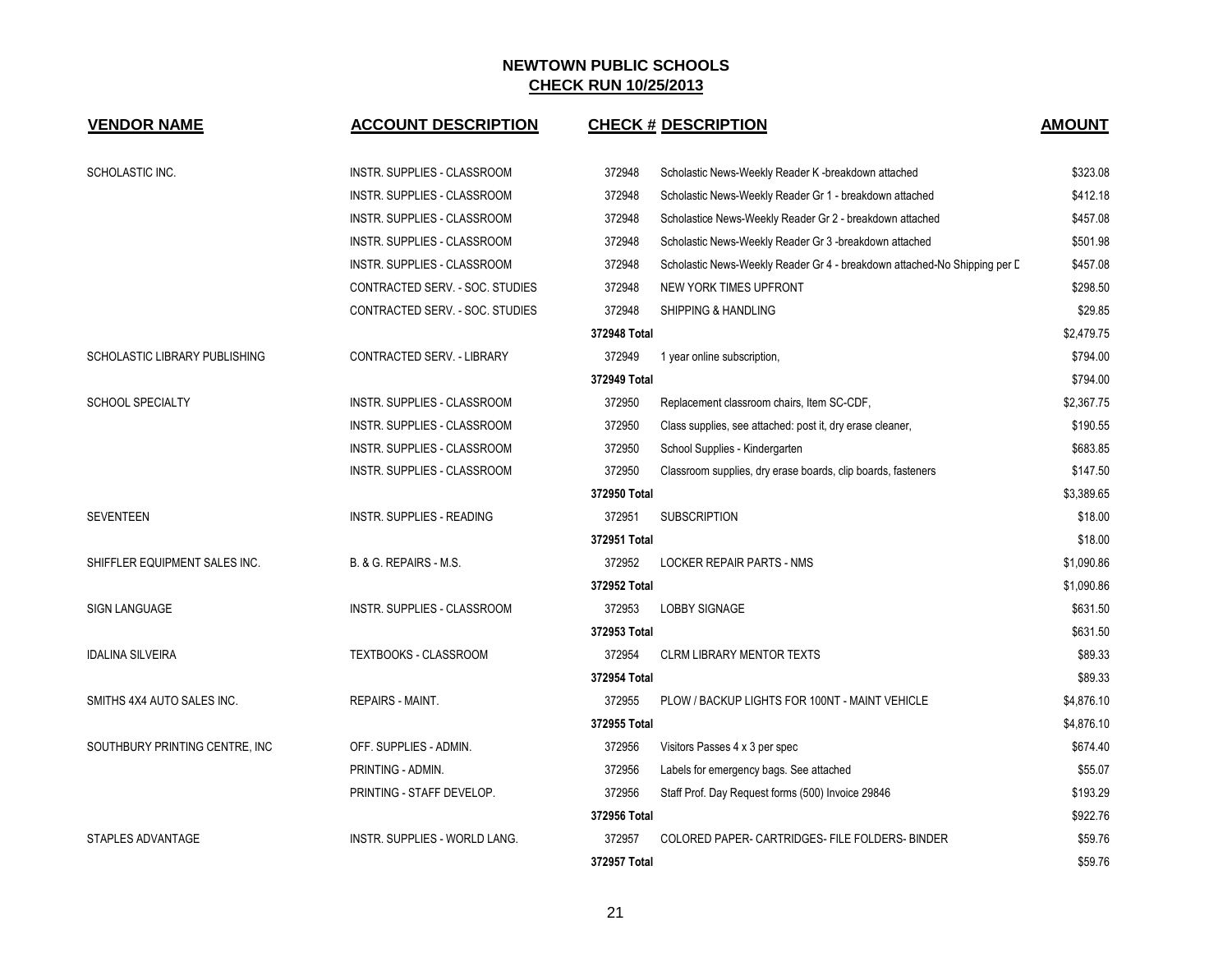| <b>VENDOR NAME</b>                | <b>ACCOUNT DESCRIPTION</b>           |              | <b>CHECK # DESCRIPTION</b>                            | <b>AMOUNT</b> |
|-----------------------------------|--------------------------------------|--------------|-------------------------------------------------------|---------------|
| SUBURBAN STATIONERS INC.          | <b>INSTR. SUPPLIES - ENGLISH</b>     | 372958       | 39 USS 5028 RED INK                                   | \$10.38       |
|                                   | <b>INSTR. SUPPLIES - ENGLISH</b>     | 372958       | 40 USS 5029 BLUE INK                                  | \$5.19        |
|                                   | <b>INSTR. SUPPLIES - ENGLISH</b>     | 372958       | <b>USS 5970</b>                                       | \$15.58       |
|                                   | <b>INSTR. SUPPLIES - ENGLISH</b>     | 372958       | <b>USS 5951</b>                                       | \$8.19        |
|                                   | <b>INSTR. SUPPLIES - ENGLISH</b>     | 372958       | <b>USS 5954</b>                                       | \$8.69        |
|                                   | <b>INSTR. SUPPLIES - ENGLISH</b>     | 372958       | <b>USS 5962</b>                                       | \$8.69        |
|                                   | INSTR. SUPPLIES - ENGLISH            | 372958       | <b>USS 5957</b>                                       | \$8.69        |
|                                   | INSTR. SUPPLIES - SCIENCE            | 372958       | <b>USS 5962</b>                                       | \$8.69        |
|                                   |                                      | 372958 Total |                                                       | \$74.10       |
| SYSCO CONNECTICUT LLC             | REPAIRS - LIFE MAN./CULINARY         | 372959       | REPAIRS AND CLEANING OF EQUIPMENT                     | \$760.49      |
|                                   |                                      | 372959 Total |                                                       | \$760.49      |
| TECHNICAL EDUCATION SOLUTIONS LLC | TECH. SOFTWARE - INFO. TECH.         | 372960       | Chief Architect 15 seat lab pack SSA Coverage         | \$595.00      |
|                                   | TECH. SOFTWARE - INFO. TECH.         | 372960       | Chief Architect - Academic Single Seat - SSA Coverage | \$190.00      |
|                                   |                                      | 372960 Total |                                                       | \$785.00      |
| THYSSENKRUPP ELEVATOR CO.         | B&G CONTRACTED SERV.                 | 372961       | ELEVATOR SVC CONTRACT - CHALK HILL 2013-2014          | \$175.00      |
|                                   |                                      | 372961 Total |                                                       | \$175.00      |
| TIME                              | INSTR. SUPPLIES - LIFE MAN./CULINARY | 372962       | SUBSCRIPTION TO TIME                                  | \$25.44       |
|                                   |                                      | 372962 Total |                                                       | \$25.44       |
| TIME FOR KIDS                     | INSTR. SUPPLIES - CLASSROOM          | 372963       | Tracy Fanelli, Sam Haber 3rd grade                    | \$185.64      |
|                                   | INSTR. SUPPLIES - CLASSROOM          | 372963       | Judi Qualey 3rd grade                                 | \$97.24       |
|                                   |                                      | 372963 Total |                                                       | \$282.88      |
| <b>TORRCO</b>                     | B. & G. REPAIRS - H.S.               | 372964       | F-WING BOILER ROOM / SINK PROJECT - NHS               | \$476.82      |
|                                   | B. & G. REPAIRS - H.S.               | 372964       | F-WING BOILER ROOM / SINK PROJECT - NHS               | \$280.50      |
|                                   | B. & G. REPAIRS - H.S.               | 372964       | F-WING BOILER ROOM / SINK PROJECT - NHS               | \$126.94      |
|                                   | B. & G. REPAIRS - H.S.               | 372964       | F-WING BOILER ROOM / SINK PROJECT - NHS               | \$1,314.35    |
|                                   | B. & G. REPAIRS - H.S.               | 372964       | F-WING BOILER ROOM / SINK PROJECT - NHS               | \$1,392.00    |
|                                   | B. & G. REPAIRS - H.S.               | 372964       | F-WING BOILER ROOM / SINK PROJECT - NHS               | \$19.40       |
|                                   | B. & G. REPAIRS - H.S.               | 372964       | F-WING BOILER ROOM / SINK PROJECT - NHS               | (\$1,294.95)  |
|                                   | B. & G. REPAIRS - H.S.               | 372964       | F-WING BOILER ROOM / SINK PROJECT - NHS               | \$312.03      |
|                                   | B. & G. REPAIRS - H.S.               | 372964       | F-WING BOILER ROOM / SINK PROJECT - NHS               | \$318.93      |
|                                   | B. & G. REPAIRS - H.S.               | 372964       | F-WING BOILER ROOM / SINK PROJECT - NHS               | \$125.24      |
|                                   | B. & G. REPAIRS - H.S.               | 372964       | F-WING BOILER ROOM / SINK PROJECT - NHS               | \$101.85      |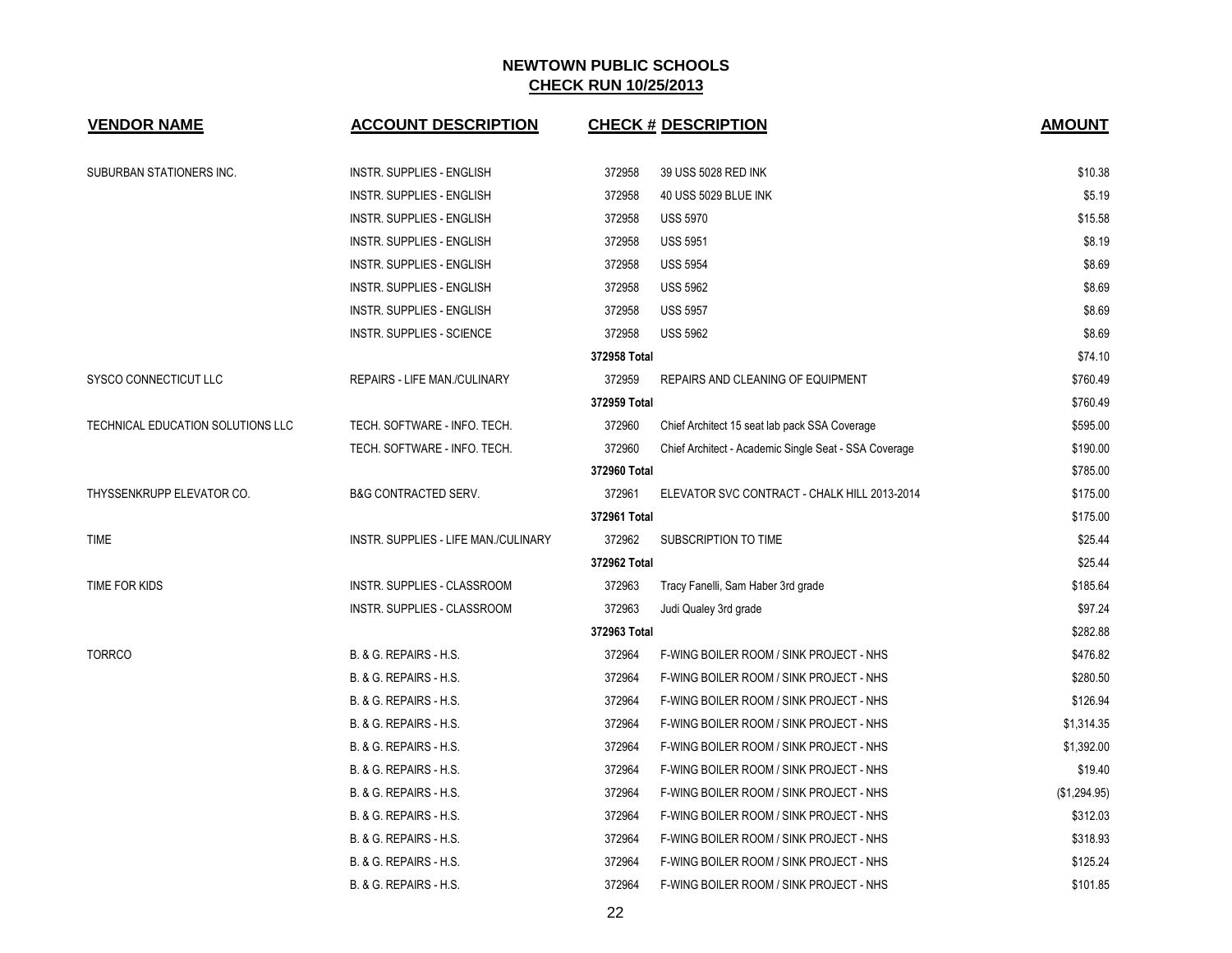| <b>VENDOR NAME</b>                   | <b>ACCOUNT DESCRIPTION</b>       |              | <b>CHECK # DESCRIPTION</b>                                     | <b>AMOUNT</b> |
|--------------------------------------|----------------------------------|--------------|----------------------------------------------------------------|---------------|
| <b>TORRCO</b>                        | B. & G. REPAIRS - H.S.           | 372964       | F-WING BOILER ROOM / SINK PROJECT - NHS                        | \$178.10      |
|                                      | B. & G. REPAIRS - HOM.           | 372964       | REPLACE OIL LINE - HOM                                         | \$102.05      |
|                                      | B. & G. REPAIRS - HOM.           | 372964       | REPLACE OIL LINE - HOM                                         | \$311.20      |
|                                      | B. & G. REPAIRS - M.S.           | 372964       | KITCHEN REPAIR - NMS                                           | \$644.50      |
|                                      | <b>B&amp;G SUPPLIES - MAINT.</b> | 372964       | PLUMBING SHOP SUPPLIES                                         | \$479.34      |
|                                      | <b>B&amp;G SUPPLIES - MAINT.</b> | 372964       | PLUMBING SHOP SUPPLIES                                         | \$198.43      |
|                                      | <b>B&amp;G SUPPLIES - MAINT.</b> | 372964       | PLUMBING SHOP SUPPLIES                                         | \$122.12      |
|                                      | <b>B&amp;G SUPPLIES - MAINT.</b> | 372964       | PLUMBING SHOP SUPPLIES                                         | \$465.60      |
|                                      |                                  | 372964 Total |                                                                | \$5,674.45    |
| TOWN OF NEWTOWN                      | <b>DENTAL CLAIMS</b>             | 372965       | DENTAL SELF-FUNDED 2013/14                                     | \$24,230.39   |
|                                      |                                  | 372965 Total |                                                                | \$24,230.39   |
| TRI-LIFT INC.                        | REPAIRS - MAINT.                 | 372966       | PREV MAINTENANCE - WAREHOUSE FORKLIFT                          | \$137.34      |
|                                      |                                  | 372966 Total |                                                                | \$137.34      |
| <b>US GAMES</b>                      | <b>INSTR. SUPPLIES - P.E.</b>    | 372967       | 20 % Flyer Code: 7M, Field Marking Paint, #US-0792XXXX, White  | \$92.78       |
|                                      | <b>INSTR. SUPPLIES - P.E.</b>    | 372967       | Adjustable Catch Net, #US-1275063, Prism PK                    | \$95.99       |
|                                      | INSTR. SUPPLIES - P.E.           | 372967       | Set Foam Create-A-Beams, #US-1251692, Multi-colored, set of 18 | \$103.99      |
|                                      | <b>INSTR. SUPPLIES - P.E.</b>    | 372967       | Set Hot Spots Cardio, #US-1368858, Red                         | \$39.99       |
|                                      | INSTR. SUPPLIES - P.E.           | 372967       | Set Hot Spots Medicine Ball, #US-1238402, Brown                | \$39.99       |
|                                      | INSTR. SUPPLIES - P.E.           | 372967       | Set Hot Spots Resistance Tubing Exercises,                     | \$39.99       |
|                                      | INSTR. SUPPLIES - P.E.           | 372967       | Shipping and Handling charges                                  | \$70.18       |
|                                      |                                  | 372967 Total |                                                                | \$482.91      |
| VILLA MARIA SCHOOL                   | TUITION - OUT-OF-DISTRICT        | 372968       | <b>RESULT OF MEDIATION</b>                                     | \$8,750.00    |
|                                      |                                  | 372968 Total |                                                                | \$8,750.00    |
| PATTI VITARELLI                      | STAFF TRAIN. - CLASSROOM         | 372969       | NORTHWEST COUNCIL CHARTS                                       | \$40.00       |
|                                      |                                  | 372969 Total |                                                                | \$40.00       |
| J.F. WALSH INC.                      | <b>B&amp;G CONTRACTED SERV.</b>  | 372970       | MULCH / TOPSOIL DELIVERY - ALL SCHOOLS                         | \$7,085.00    |
|                                      |                                  | 372970 Total |                                                                | \$7,085.00    |
| WALSH'S COUNTRY STORE, LLC           | <b>B&amp;G CONTRACTED SERV.</b>  | 372971       | MOVE SHED FROM SH TO NMS                                       | \$1,000.00    |
|                                      |                                  | 372971 Total |                                                                | \$1,000.00    |
| <b>WELLS FARGO EQUIPMENT FINANCE</b> | <b>EQUIP RENTAL - B&amp;G</b>    | 372972       | FORK LIFT LEASE AGREEMENT - 2013-2014                          | \$498.03      |
|                                      |                                  | 372972 Total |                                                                | \$498.03      |